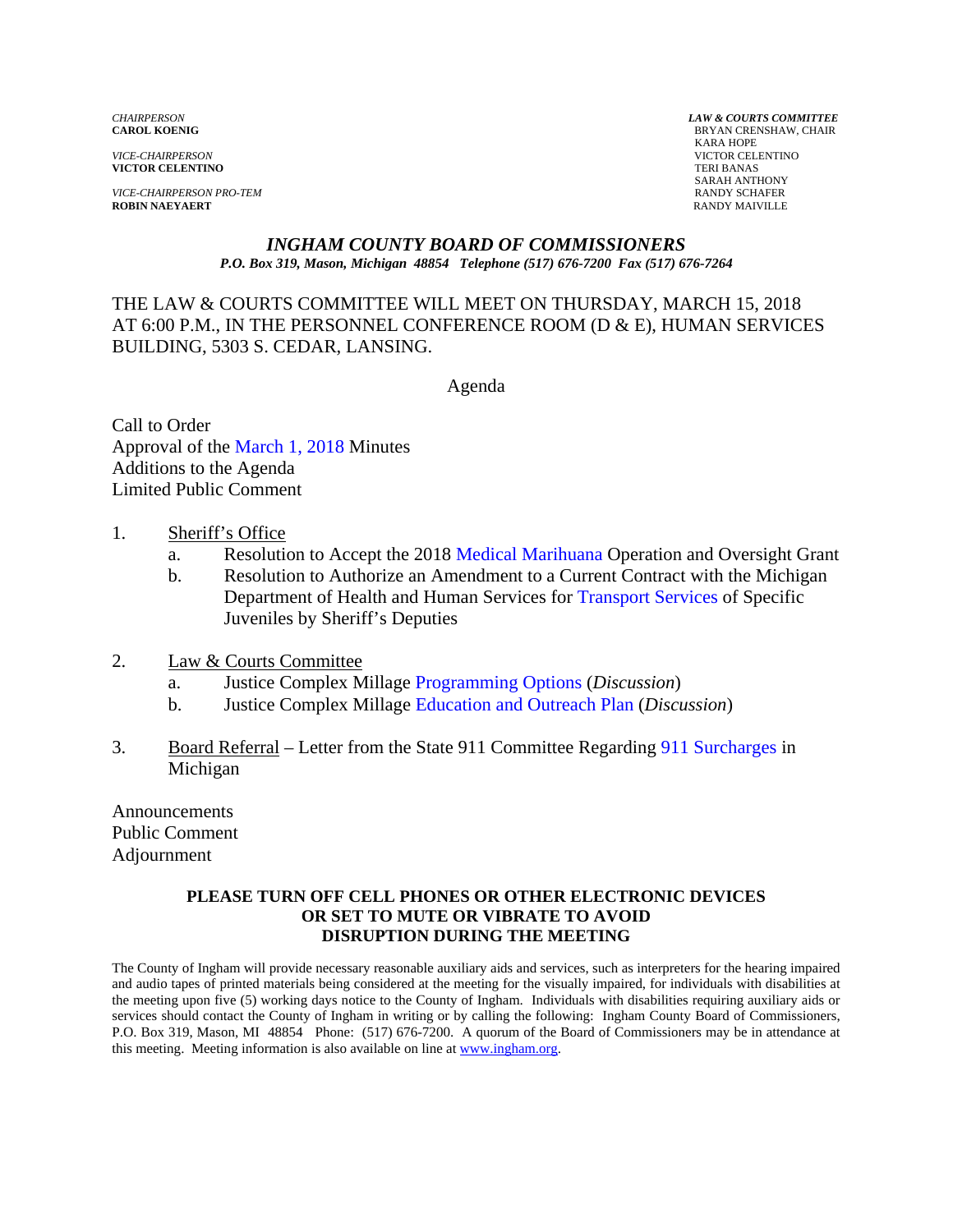## LAW & COURTS COMMITTEE March 1, 2018 Draft Minutes

<span id="page-1-0"></span>

| <b>Members Present:</b> | Crenshaw, Banas, Hope, Celentino, Schafer, and Maiville                                                                               |  |  |
|-------------------------|---------------------------------------------------------------------------------------------------------------------------------------|--|--|
| <b>Members Absent:</b>  | Anthony                                                                                                                               |  |  |
| <b>Others Present:</b>  | Prosecutor Carol Siemon, Sheriff Scott Wriggelsworth, Lisa McCormick,<br>John Dinon, Steve Kwasnik, Teri Morton, Liz Noel, and others |  |  |

The meeting was called to order by Chairperson Crenshaw at 6:00 p.m. in Personnel Conference Room D & E of the Human Services Building, 5303 S. Cedar Street, Lansing, Michigan.

## Approval of the February 15, 2018 Minutes

MOVED BY COMM. MAIVILLE, SUPPORTED BY COMM. CELENTINO, TO APPROVE THE MINUTES OF THE FEBRUARY 15, 2018 LAW AND COURTS COMMITTEE MEETING.

THE MOTION TO APPROVE THE MINUTES CARRIED UNANIMOUSLY. Absent: Commissioner Anthony

## Additions to the Agenda

None.

## Limited Public Comment

Steve Kwasnik, President of Ingham County Employees Association Assistant Prosecuting Attorney's Division and Assistant Prosecuting Attorney, stated the union was in support of the additional Assistant Prosecuting Attorney position on the agenda, as long as it was fully funded and eligible to join union so it was not competitive.

Mr. Kwasnik introduced himself to the Committee and stated the Committee would likely see more of the staff from the Prosecutor's Office this year, because there were reopeners in the union's contract that was currently at a 1% raise in 2018 and 0% raises in 2019 and 2020. He further stated the staff wanted to start the process to introduce what they were looking for in the contract reopener, which was a significant increase or some way to adjust the system.

Mr. Kwasnik stated the Prosecutor's Office staff was not classified, and according to the Hay Study, the position was well underfunded in the public sector. He further stated as the union President, he had been part of negotiations and understood the Hay Study, but with that in mind, everyone came away with 1% raises in 2018 and 0% raises in 2019 or 2020.

Mr. Kwasnik stated there were some raises, but those were done by reclassifications, but since Assistant Prosecuting Attorneys (APAs) were not classified in a traditional sense, they were not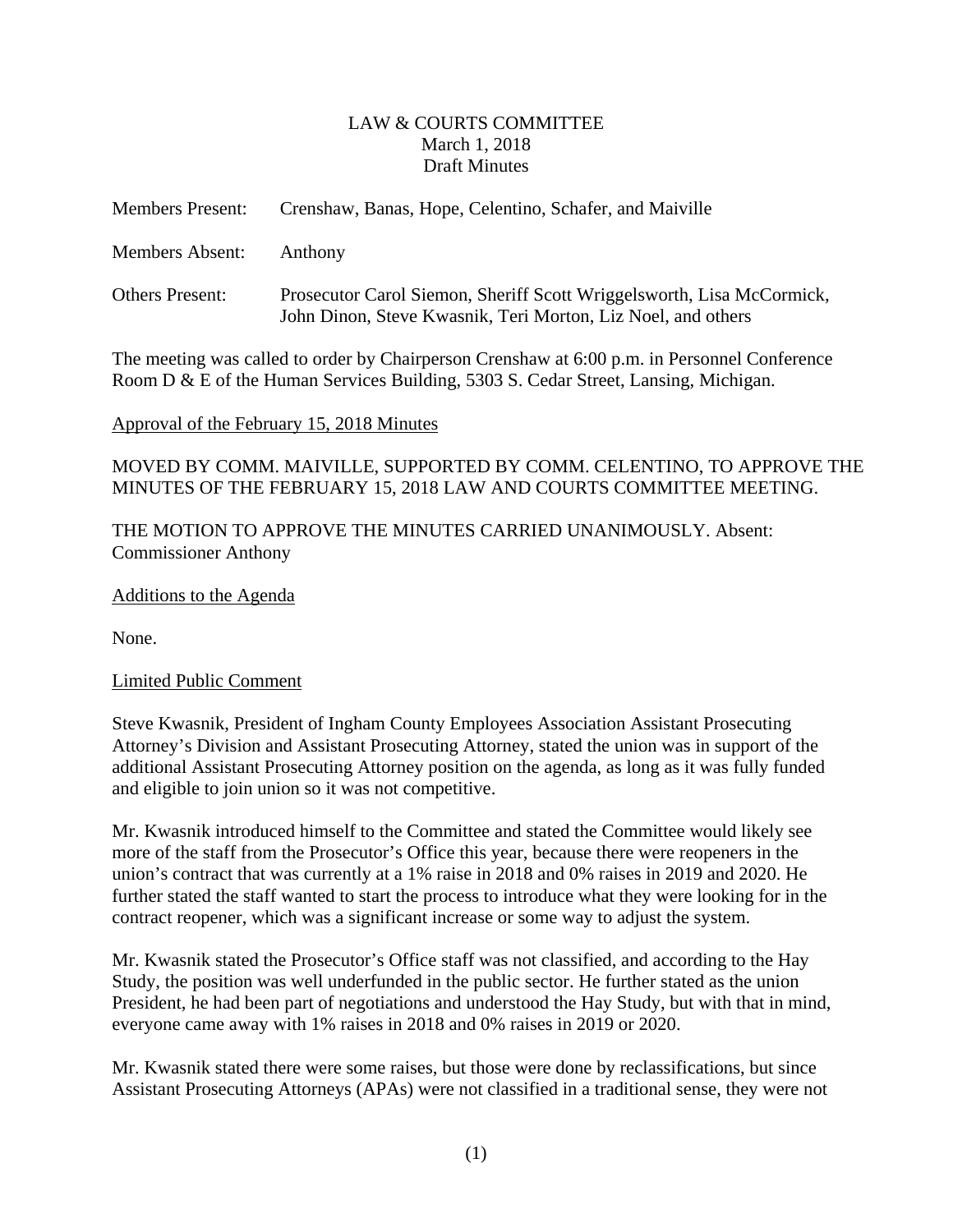able to be reclassified and get those types of wage increase. He further stated that he thought showing the need for another APA and properly funding the APA positions were locked together.

John Dinon, Animal Control Director, stated the Animal Control Shelter's largest fundraising event, the Save a Life Soiree, would be held on March 10, 2018. He further stated that events to preview the new Animal Control Shelter would be held on March 14 and March 17 and he invited the Commissioners to come to the Animal Control Shelter to learn about the new plans.

Mr. Dinon stated he hoped that the construction on the new Animal Control Shelter would begin May 1, 2018, and it would be completed about 10 or 11 months later. He further stated that the County's Animal Control got a lot of support from both the Sheriff's Office and the Prosecutor's Office, which was not like some other counties, and he acknowledged to the Commissioners that they did a great job.

Discussion.

## MOVED BY COMM. MAIVILLE, SUPPORTED BY COMM. SCHAFER, TO APPROVE A CONSENT AGENDA CONSISTING OF THE FOLLOWING ITEMS:

- 1. Sheriff's Office Resolution to Authorize a Contract for Dry Cleaning, Laundering, and Repair of Issued Uniforms and Clothing
- 3. Animal Control Resolution to Accept the MDARD Anti-Cruelty Grant

THE MOTION CARRIED UNANIMOUSLY. Absent: Commissioner Anthony

THE MOTION TO APPROVE THE ITEMS ON THE CONSENT AGENDA CARRIED UNANIMOUSLY. Absent: Commissioner Anthony

2. Prosecutor's Office – Resolution to Authorize the Expenditure of Funds to Hire an Assistant Prosecuting Attorney

## MOVED BY COMM. SCHAFER, SUPPORTED BY COMM. MAIVILLE, TO APPROVE THE RESOLUTION.

Lisa McCormick, Chief Assistant Prosecutor, introduced the details of the resolution.

County Prosecutor Carol Siemon stated this position was not just because of one case that had received a lot of attention in the County lately, as they had learned a lot about the assumptions that had been made about rape testing kits over the years. She further stated in the process of looking at the Prosecutor's Office's practices and meeting with other experts in this area, they were seeing what changes her Office could make.

Prosecutor Siemon stated she was proud of the work the Prosecutor's Office was doing, but there was room to evaluate their practices in continuing to do this work.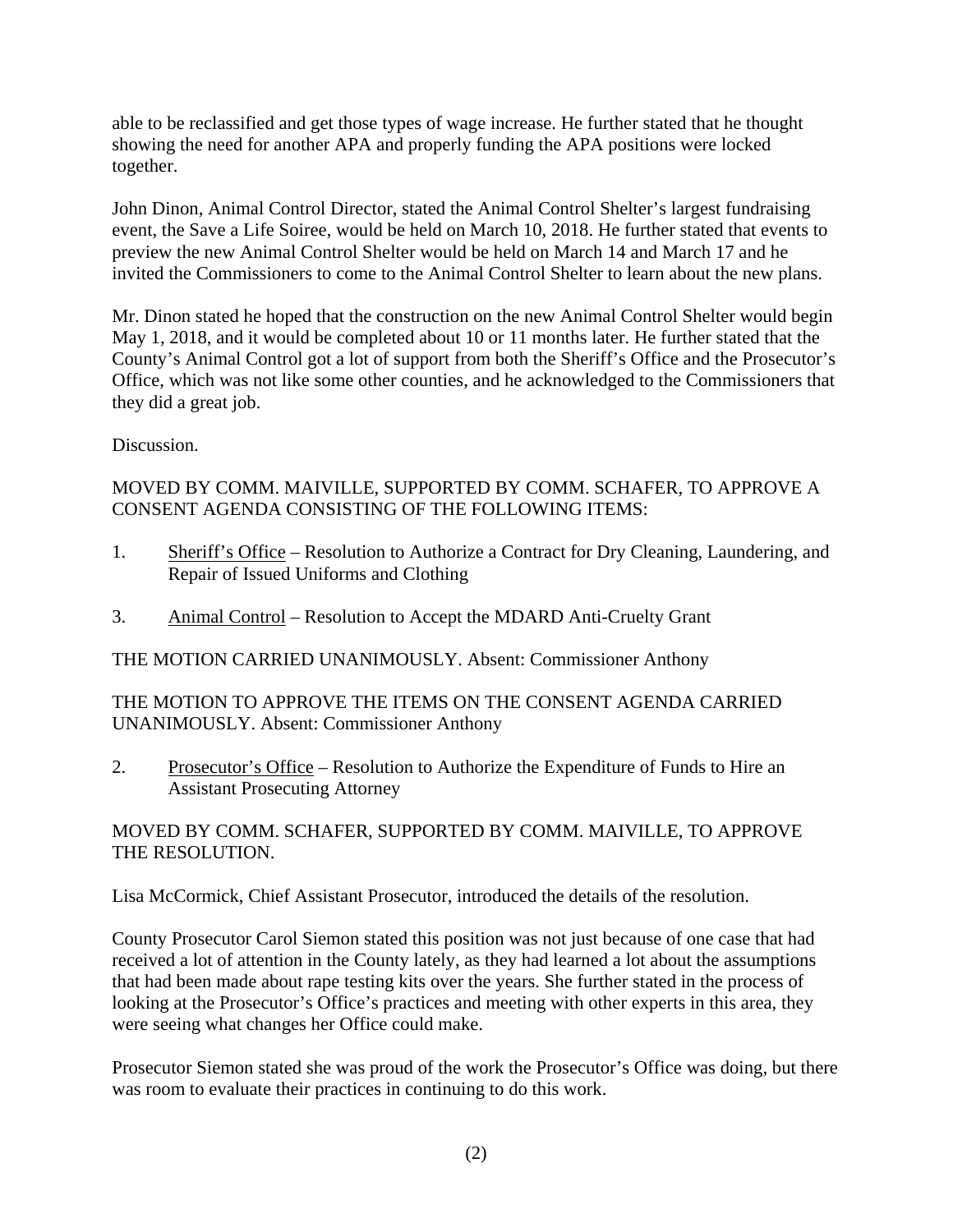Commissioner Celentino asked if the person that came on board would be working reviewing cases, like Mr. Kwasniak did.

Ms. McCormick stated the cases needed to be reviewed in a timely fashion, and there was always a stack of cases an APA had on their desk to go through. She further stated that she wanted to put the priority on those cases.

Ms. McCormick stated the prosecutor would work with Mr. Kwasnik because he was assigned to the East Lansing District Court and he reviewed a lot of them. She further stated that Mr. Kwasnik did a great job with deciding which cases to take vertically, because not all cases could be seen all the way through.

Ms. McCormick stated the prosecutor went through East Lansing District Court to get a sense of the type of case, because it was best to have one prosecutor work through this sensitive type of case. She further stated they would determine the criteria to see the cases through in the extent they could.

Prosecutor Siemon stated her Office was examining the processes of what their overall review was. She further stated currently, every case was reviewed by at least one APA and then cosigned by another APA.

Prosecutor Siemon stated her Office was exploring whether they wanted a more formal review process, which took more resources up front, so there was consistency in the review process. She further stated not every case would be able to be seen all the way through as they did not have the resources for that, but they would pull those cases that needed that handling.

Prosecutor Siemon stated her Office was meeting with the Attorney Generals' Association, the chief attorney in the Larry Nassar case, and other skilled attorneys in the office, to determine what the Office wanted for a review process and what that would mean when they brought someone on board. She further stated she anticipated this as a long-term need in the Office, and she wanted to make sure there was a process that was sustainable.

Commissioner Celentino asked if asking for a Step 3 salary would give the kind of experience the Prosecutor's Office was looking for.

Ms. McCormick stated the \$76,000 figure included fringe benefits, which was not to say if the Prosecutor's Office found an entry level candidate, that they could not hire them at a lower level. She further stated it depended on the candidate pool and she wanted to work within the budget and Mr. Kwasnik could provide guidance.

Prosecutor Siemon stated she would like to see a division in her office that dealt with adult domestic violence cases, like there was for crimes against children. She further stated there were other APAs in the office that might be interested in that area, and in that case, they could bring in an APA that would be in District Court, so they wanted the flexibility until they knew the skills and expertise of the applicants.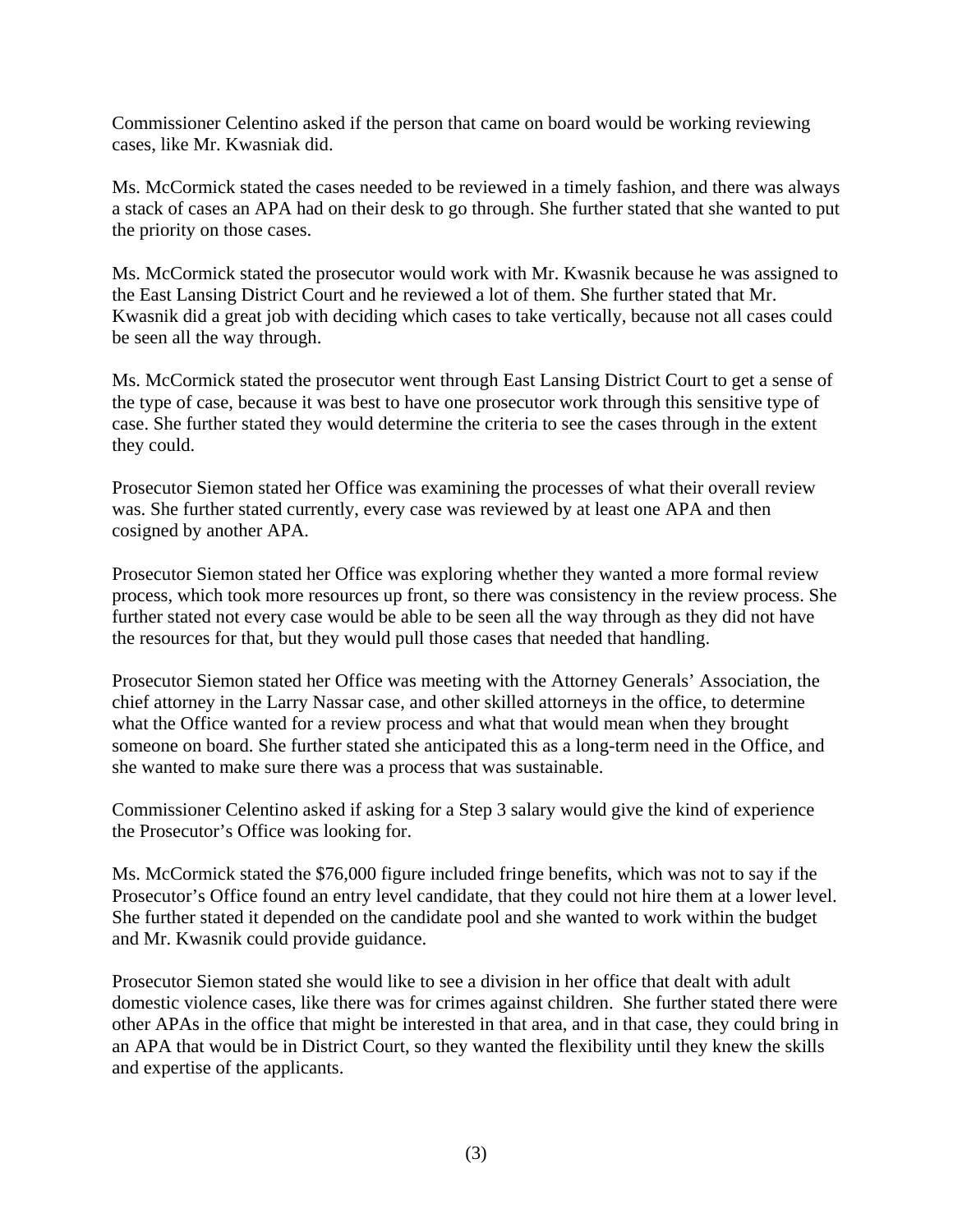Commissioner Hope asked what the policy was for the Sheriff's Office on criminal sexual conduct cases without a victim that was willing to testify or prosecute.

Ms. McCormick stated the Sheriff had a wonderful detective, Annie Harrison, that review those cases, and one detective that was trained in the Sexual Assault Kid Initiative. She further stated she thought the Sheriff's Office did an outstanding job in the way they handled their cases.

Sheriff Wriggelsworth stated that typically, if there was a known suspect, then they would send them down to the Prosecutor's Office, but the case would be denied because there was no prosecution.

Ms. McCormick stated Detective Harrison was extremely well trained and she knew how to put a case together.

Commissioner Hope stated she noticed a couple of the largest police departments in the County were not mentioned on the list of police departments that had recently changed their policies.

Ms. McCormick stated the police departments she had mention had let the Prosecutor's Office know that they had recently changed their policies, whereas other police departments might already have similar policies in place, as she knew Lansing Police Department had officers trained on these situations.

Prosecutor Siemon stated some cases would be screened out, but her Office would look at any cases that will be submitted and she would keep exploring options.

Lisa McCormick stated she had a vision, in that she would love to a sexual assault response team in the County where each agency gave financial support for the team to address these issues, so everyone was on the same page. She further stated that with the Sheriff's Office and the Prosecutor's Office leading a sexual assault response, the County could have a set of best practices and make great progress in the area of sexual assault cases.

Commissioner Hope asked if there was a County sexual assault team, if they would be able to investigate cases in any jurisdiction.

Ms. McCormick stated that the Sheriff's Deputies were deputized across the County and with a dedicated team, so they could come together and have dedicated detectives that were trained on the best practices in the nation. She further stated she had seen great success in other types of investigations, when detectives could work on cases and not worry about jurisdictions.

Commissioner Maiville asked what the long-term need for this position would be, and if it would be covered in the budget for 2019.

Prosecutor Siemon stated it could be likely, but they had not figured it out yet. She further stated there was a certain amount of cases that would be backlog, and then there were new victims that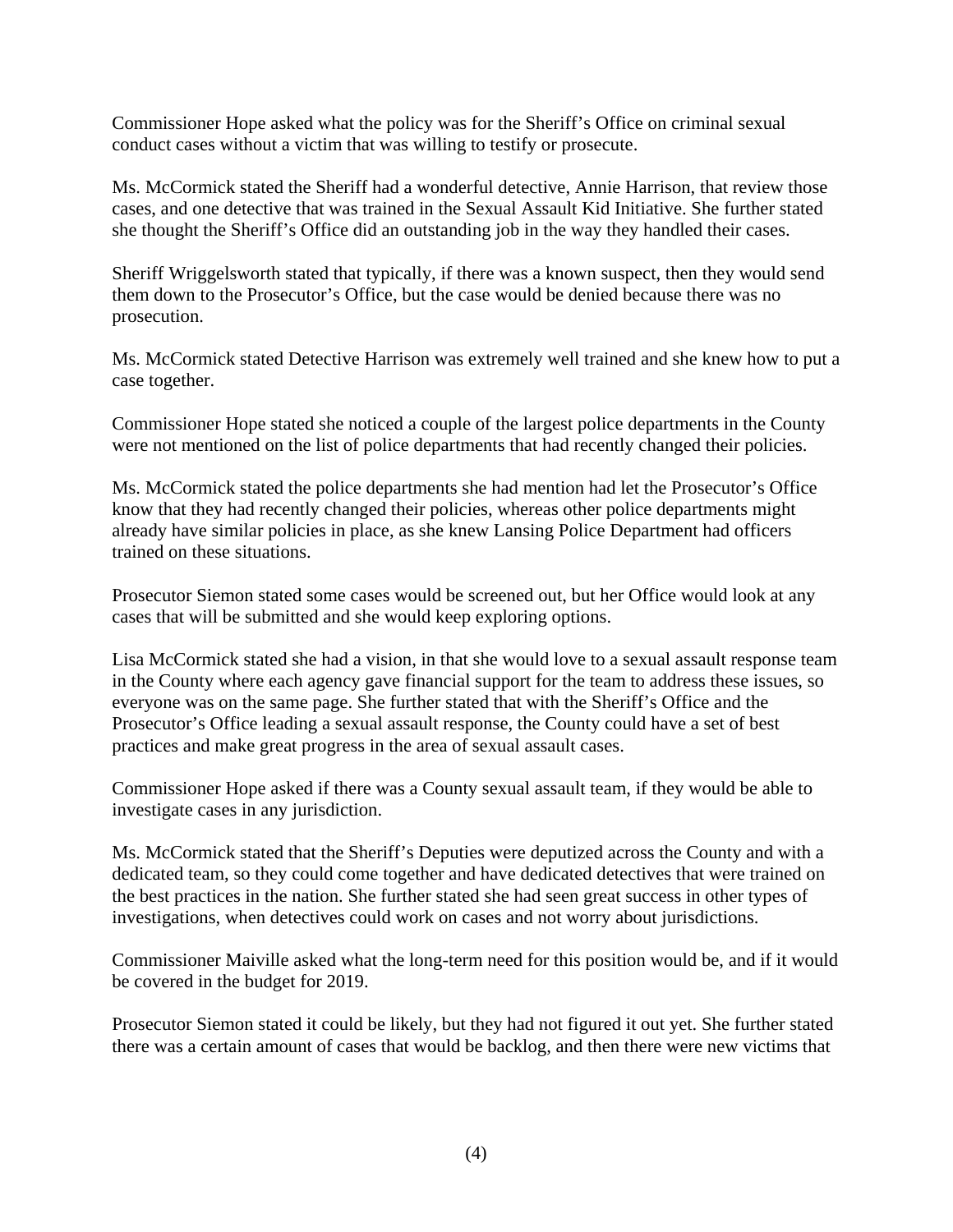were willing to come forward, and some cases had been screened out previously for some reason.

Prosecutor Siemon stated she could not imagine numbers would stay high.

Commissioner Banas stated logically, more and more people were stepping forward in the County because of the strong prosecution of Larry Nassar and because of the #MeToo movement. She further stated she was supportive of the position.

## Discussion.

Commissioner Banas asked if there were other resources that would be coming to bear because of the sensitive nature of the crime.

Ms. McCormick stated the County had great advocacy groups, like End Violent Encounters (EVE) and MSU Safe Place, but they were always in need of help. She further stated if there was a grant they could apply to for advocacy to know how to approach victims, those were not only best practices for advocates, but for the prosecutors on how to approach victims.

Ms. McCormick stated there was a lot that could be done, but the County was lucky to have the resources it did.

Prosecutor Siemon stated there was a Capital Area Sexual Assault Response Team (SART) which she was a part of, but it was different from what Ms. McCormick had in mind for a sexual assault response team. She further stated that the SART was more about bringing together the area resources to create a regional response team to tackle sexual assault.

## Discussion.

Commissioner Banas stated in her field of child advocacy, they were spending time to do professional development and education, and she would be supportive of grants they could apply to for the Prosecutor's Office staff to learn about this field.

Prosecutor Siemon stated that every month, her Office held an APA lunch, and at one lunch she had a presentation of the neurobiology of trauma, and she would continue to build on that front.

Commissioner Schafer stated he supported the position and would vote in favor of it, but he hoped to know about things like this before they made it into the press.

Ms. McCormick stated the media was starting to review agendas for Committee meetings.

## Discussion.

Chairperson Crenshaw asked if the resolution passed, there was a deadline of April 1. He asked if Ms. McCormick thought she could hire someone by April 1.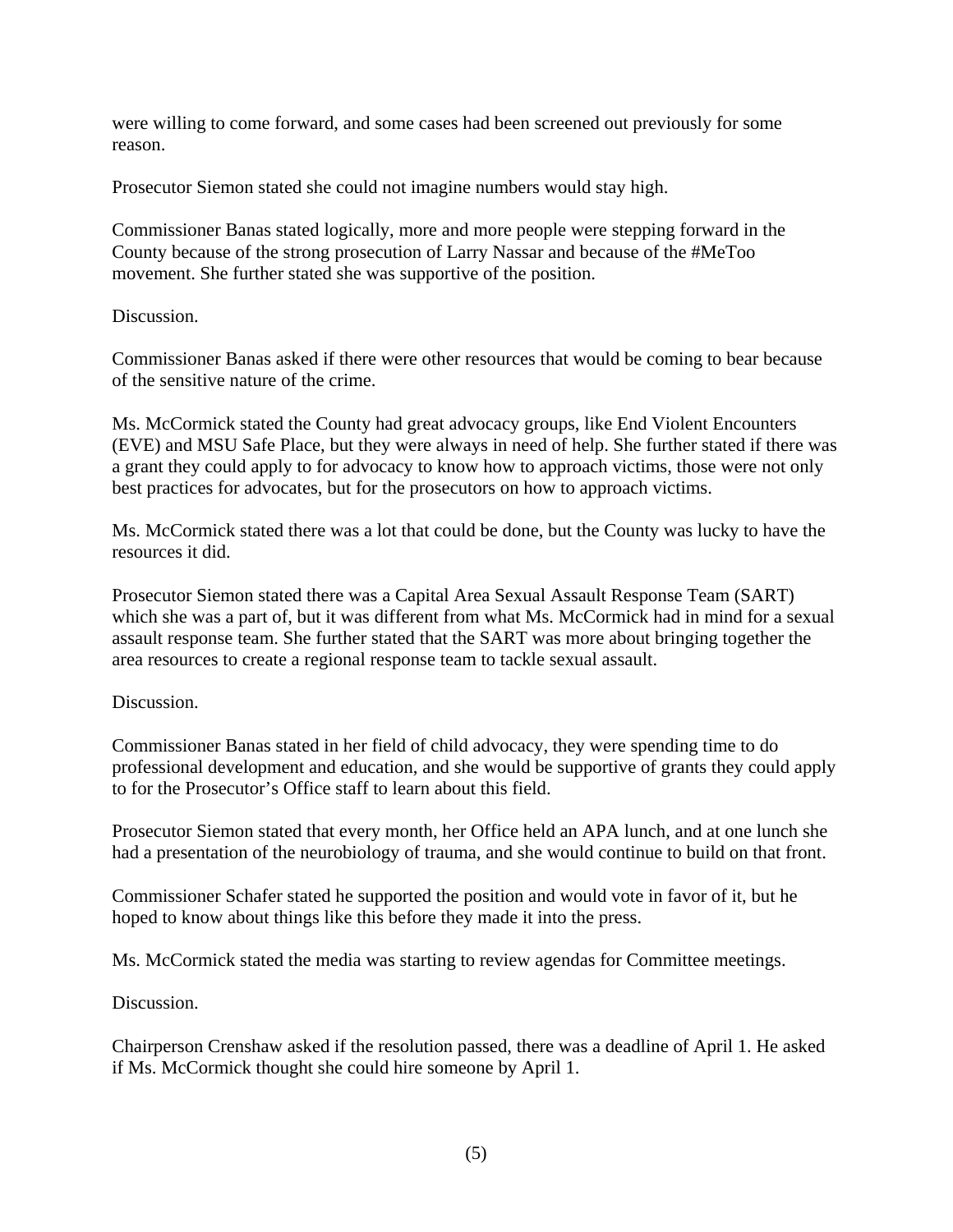Ms. McCormick stated the Human Resources Department usually allowed her to post the job posting after the resolution passed the Finance Committee. She further stated if she did not hire someone by April 1, then they would not use the full amount of money from contingency, but she wanted to make sure there was enough money that she would not need to go back to the Board of Commissioners to ask for more.

THE MOTION CARRIED UNANIMOUSLY. Absent: Commissioner Anthony

4. Law & Courts Committee – Capacity of Proposed New Jail and Future of Jail Bed Rental Program (*Discussion)* 

Chairperson Crenshaw asked where the County was with bed rentals in the current jail.

Sheriff Scott Wriggelsworth stated the County now had a contract Michigan Department of Corrections (MDOC) that brought in about \$635,000 per year. He further stated there was currently an issue after the heavy rain, and MDOC only had 27 out of their 50 beds filled because the Health Department needed to sign off that the facility was acceptable to house prisoners before they would send more.

Sheriff Wriggelsworth stated he thought that a new jail should just have County beds and get out of the contract business. He further stated currently MDOC was filling the jail's empty cells, but the County was always 30 days away from losing the revenue if MDOC pulled out.

Sheriff Wriggelsworth stated that a larger jail meant more staff, and it was currently hard to get people to work in corrections as a career. He further stated he suggested the new facility should have about 420 beds which would be on two floors, and if the jail needed to be expanded at some point, they could easily add a third floor later.

Sheriff Wriggelsworth stated with there were different types of alternatives and specialty programming for jail, and tethers and the push in the State to do away with pretrial bonds on minimal cases. He further stated that the inmates currently held in jail were likely not on \$10,000 or less pretrial bonds, and that they were bad people that needed to be locked up.

Sheriff Wriggelsworth stated there were currently 394 County beds in the jail, so if there were 420 beds in the new facility, the number of County beds would increase a bit. He further stated that they never wanted to have the jail at capacity, because then if they were overcrowded, they had to release inmates early.

Chairperson Crenshaw asked if the County housed any inmates on federal writs or other circumstances.

Sheriff Wriggelsworth stated it was rare that the County jail housed federal inmates, because they did not have a federal court in the County.

Commissioner Celentino stated he agreed that the County should get out of rental business. He asked why the County was still renting beds, as he thought the County had gotten out of that.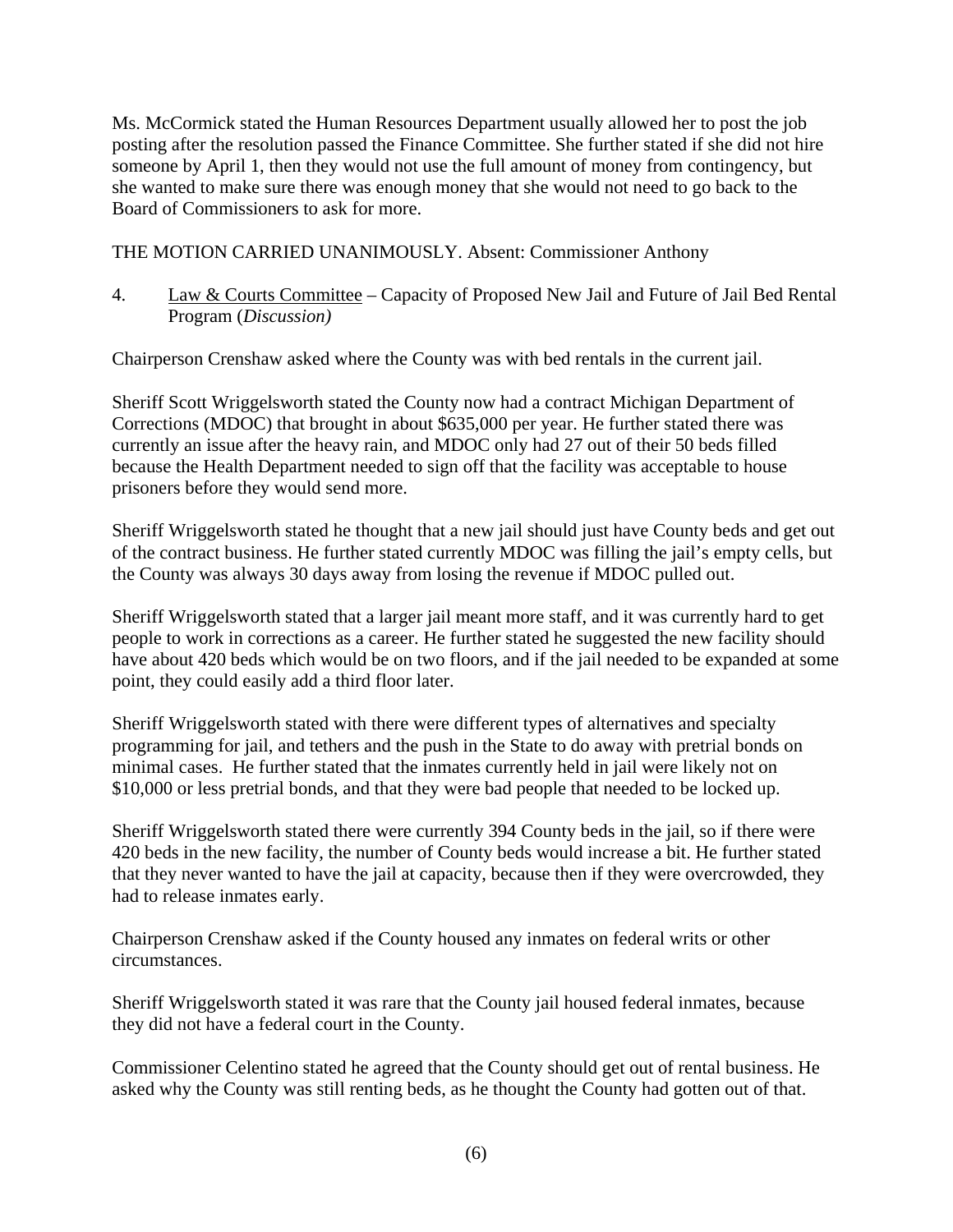Sheriff Wriggelsworth stated if they did not have the MDOC beds, then another post would have to be closed at the jail, because one post was about 70 to 80 beds and there were 50 MDOC beds and 30 County beds. He further stated currently the jail had the extra bed space to house those MDOC inmates currently, and otherwise those beds would be empty.

Commissioner Hope stated she wholeheartedly supported the Sheriff's recommendation for this jail, as she thought she did not want to put all of the County's eggs into the MDOC basket because they had been burned before. She further stated that she thought the MDOC prison population was getting smaller as well, and who knew what life in 10 or 20 years would be like, but things seemed to be trending away from putting people in cages, especially as technology improved.

Commissioner Hope stated she supported a smaller jail.

Sheriff Wriggelsworth stated it made him nervous that the County was about five months away from the vote on the new jail, and another three years from being able to use the facility. He further stated if MDOC heard about the County's intention to not have MDOC beds in the new jail, they could get out of the contract sooner than they thought.

Chairperson Crenshaw asked if MDOC told the County that they would be ending the current contract this May, how that would affect the Sheriff's budget.

Sheriff Wriggelsworth stated the MDOC contract was about \$635,000 in budgeted revenue.

Teri Morton, Deputy Controller, stated if the County did not fill the 50 MDOC beds then there would also be some cost-savings because they would not have to feed those inmates.

Sheriff Wriggelsworth stated if MDOC pulled out, then another post would probably have to close.

Commissioner Hope stated that was a risk the County ran in making this decision.

Commissioner Schafer stated that trends changed, and he thought it was important to have a facility that could facilitate those changes. He further stated that more women and juveniles were committing crimes, the courts could rule on transgendered individuals in jails, more people were going to jail for animal cruelty and causing an accident while they were on their phones.

Commissioner Schafer stated he believed in long-term foresight to anticipate possible changes in legislation and public perception. He further stated he recalled that when Zero Tolerance had been implemented in schools, students got in trouble much more.

Commissioner Schafer stated while he supported Sheriff Wriggelsworth's suggested numbers, he recalled a study of the jail in 1996 and Ingham County's numbers were right in the middle, so he would like to see space available for the future.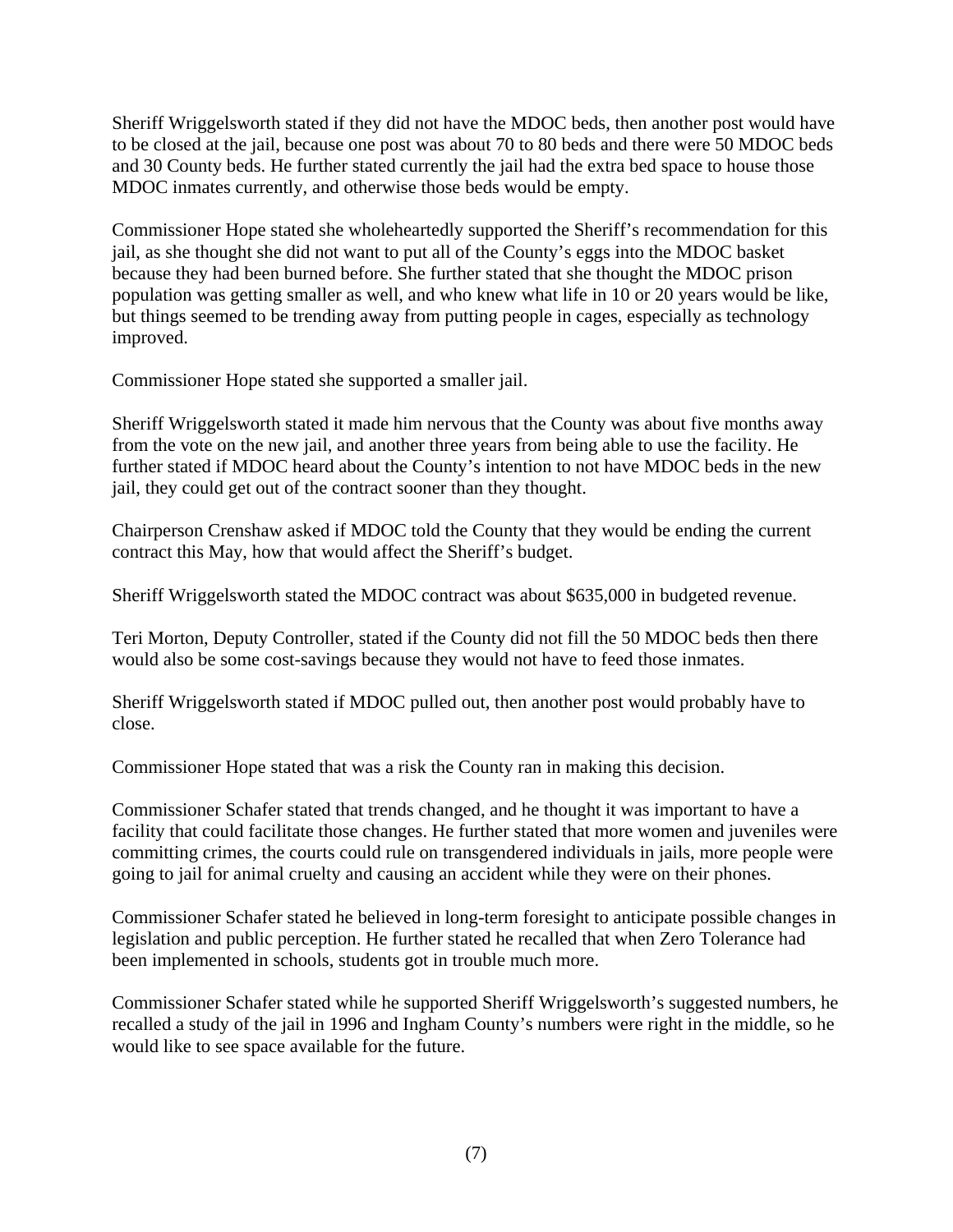Commissioner Banas stated if the need for more beds arose, the concept was to build a third floor. She further stated if there were changes in what was considered criminal, or how the County prosecuted, then there was room to grow if they needed it.

Commissioner Banas asked if this plan for the jail was considered a 50 to 60 year longevity plan.

Sheriff Wriggelsworth stated he did not have that number, as all of this planning had been done before he became Sheriff and this was the boiler plate he had been given to work off of. He further stated that the plan was to have the new jail for 50 years.

## Discussion.

Sheriff Wriggelsworth stated he thought the brick and mortar of the building would last, but he was not sure about technology and plumbing.

Commissioner Banas asked how the design would accommodate for different types of people.

Sheriff Wriggelsworth stated the jail had Specialty Housing Units (SHUs) that kept inmates separate inside the facility.

## Discussion.

Ms. Morton stated the new jail would be built with a pod system that allowed for more flexibility, and the corrections officers were in the center of the pods which made supervision easier.

Sheriff Wriggelsworth stated the new jail design was more flexible and accommodating for needs, for instance if they needed more room for women, they could partition off a small section of beds rather than having them be in a separate post or in solitary.

## Discussion.

Commissioner Banas asked if the scaled-down number of beds reduced the cost of the project.

Discussion.

Ms. Morton stated the current plans called for 408 beds, but because the plan was for a two-floor design, the cost would generally be the same.

Sheriff Wriggelsworth stated the jail used to have 666 beds, but they had closed that many posts.

Ms. Morton stated 420 beds was the goal, but she was not sure if the final plan might have a few more beds or a few less beds, depending on the footprint of the building.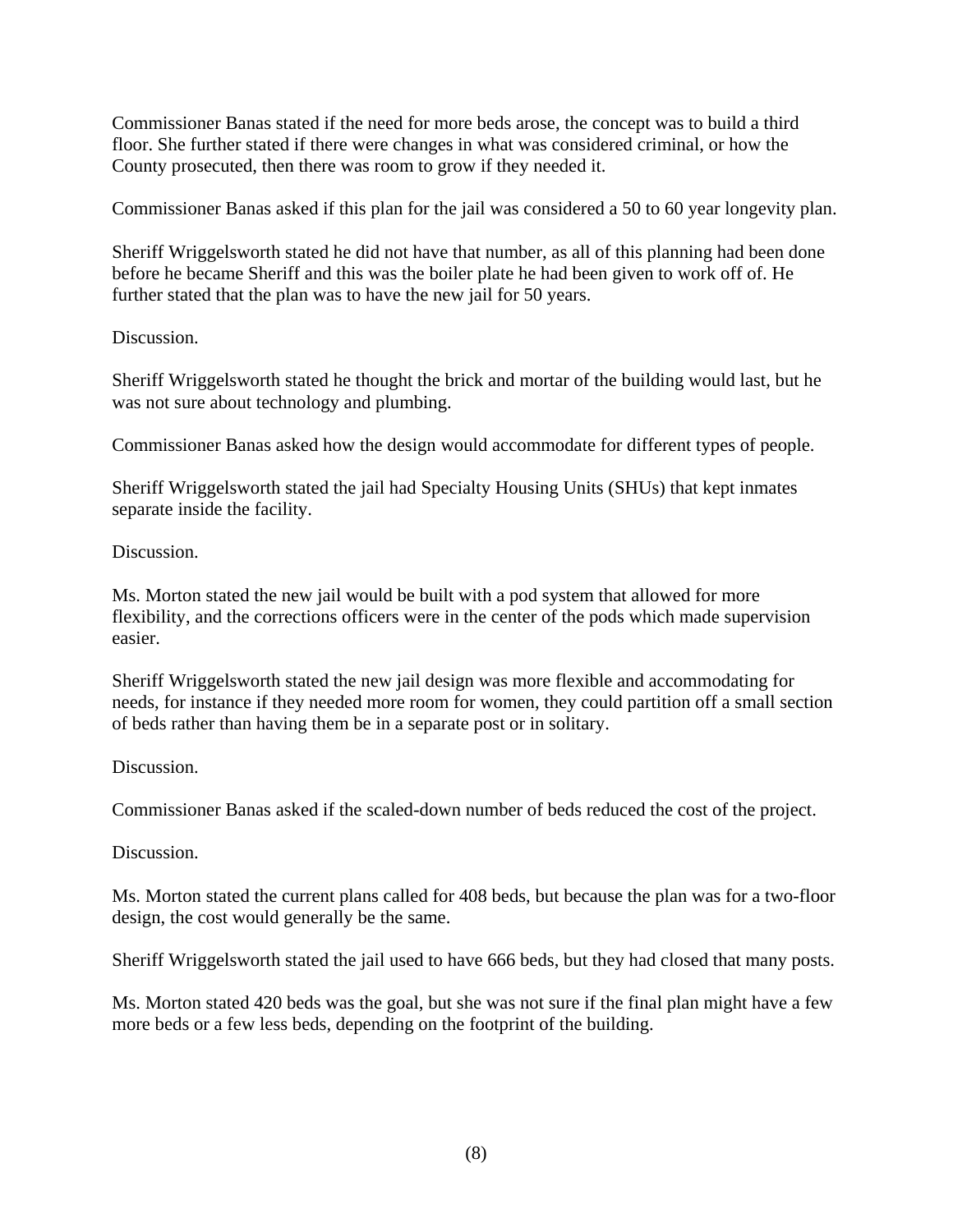Sheriff Wriggelsworth stated in the future, if the County needed to add a third floor, the pod system would allow them to put the new pods in and hook up plumbing and electricity for a relatively low cost.

Chairperson Crenshaw asked if the Major Darin Southworth, jail administrator, had any thoughts on the jail project.

Sheriff Wriggelsworth stated Major Southworth had none so far, but he was finishing strong with the Lansing Police Department today and would start at the Sheriff's Office on Monday.

Chairperson Crenshaw stated he was anxious to see what Major Southworth's thoughts would be.

Sheriff Wriggelsworth stated Chief Deputy Sheriff Jason Ferguson would be integral to the project, because of the experience he had in the Sheriff's Office and in the jail. He further stated Chief Deputy Ferguson and Major Southworth would work together on the new jail plans.

## Announcements

Chairperson Crenshaw stated he, Commissioner Grebner and Ms. Morton would meet on Friday to discuss ballot language. He further stated that he, Board Chairperson Koenig, and Ms. Morton would meet on Monday to discuss the use of public funds to educate the public on the millage.

Sheriff Wriggelsworth stated that the Sheriff's Office was marketing the needs of the new jail every day. He further stated that he had hosted the Michigan Townships Association (MTA) Ingham County members last night where he held tours of the jail and had a presentation, and he thought it was very eye-opening, especially for townships that were a tougher sell on building a new jail.

Sheriff Wriggelsworth stated he was doing more presentations over the next few months and would meet with any group they could.

Discussion.

Commissioner Schafer asked if the Commissioners could receive a copy of the PowerPoint presentation the Sheriff's Office had put together.

## Discussion.

Commissioner Hope stated she and Commissioner Maiville had attended the MTA meeting and tour of the jail last night, and she thought a lot of eyes were opened. She further stated she had experience with jails in Ionia County because her parents were corrections officers and she had worked for a newspaper, but she was surprised about the condition of the women's housing.

Sheriff Wriggelsworth stated that post was built in 1964 and had a lot of heating issues.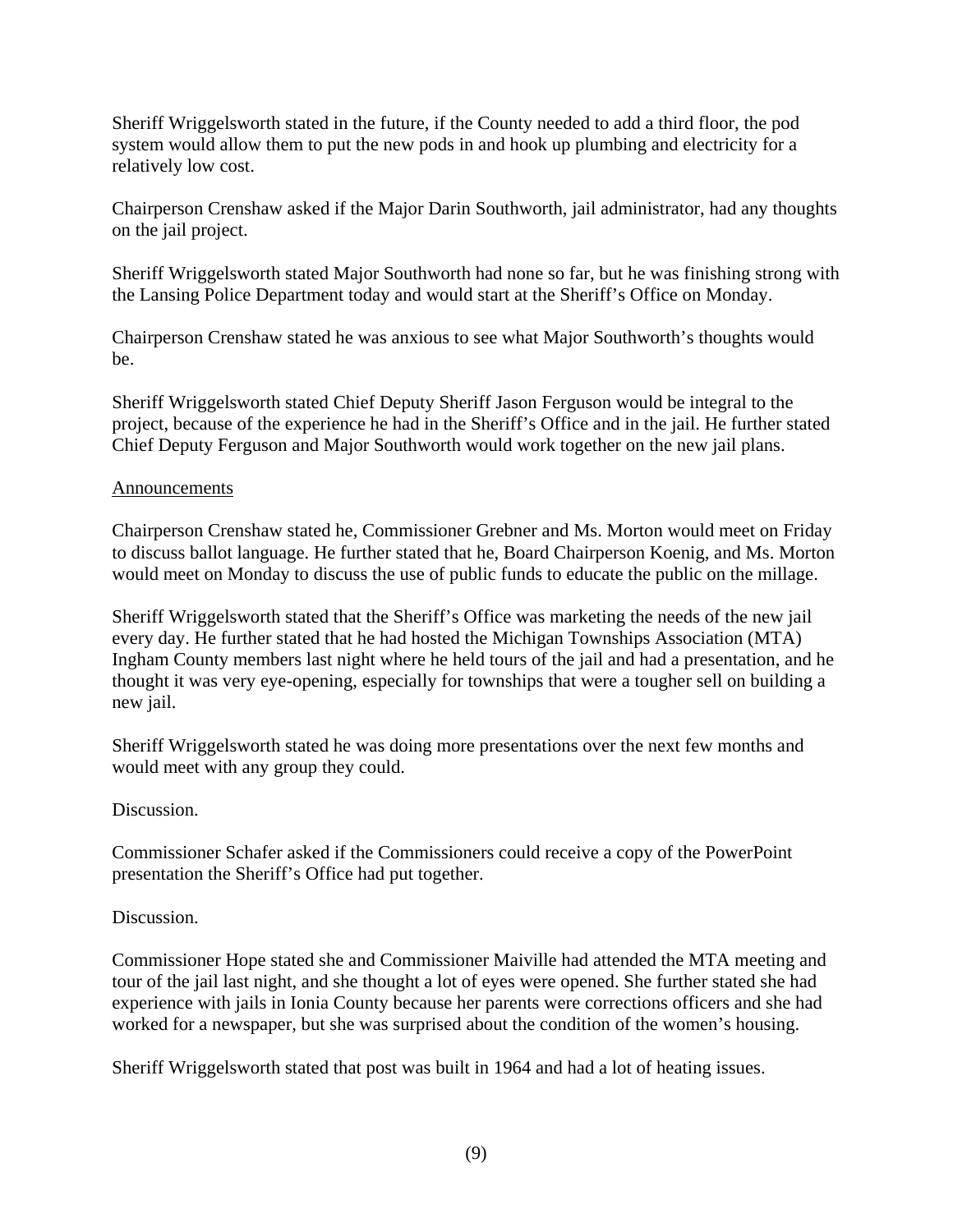Commissioner Hope stated that there were people sleeping on the floor and there was a toilet that was not working.

Chairperson Crenshaw suggested meeting with Lansing City Council members, as they had meetings in the community he might be able to attend.

Discussion.

Public Comment

None.

Adjournment

The meeting was adjourned at 6:56 p.m.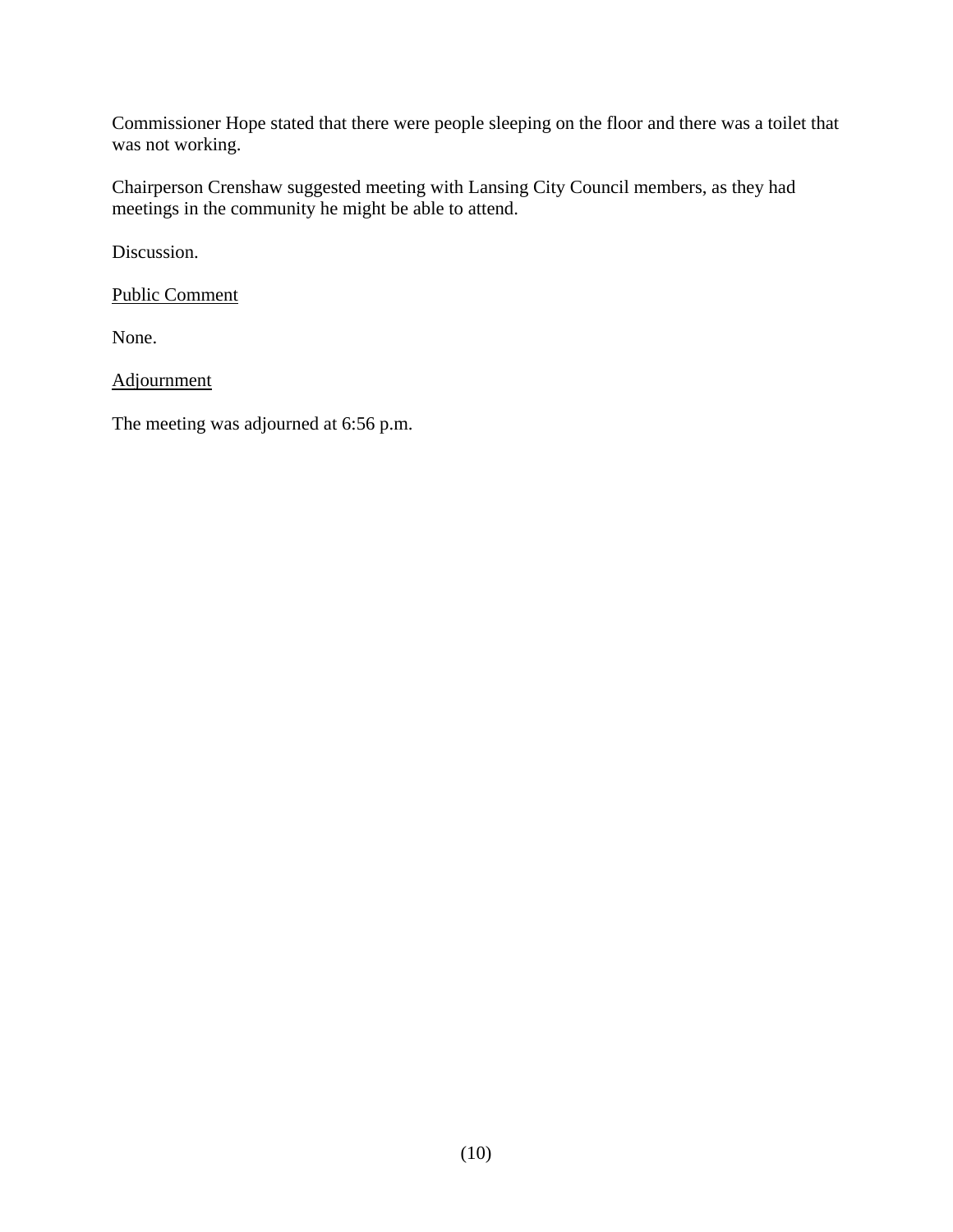# **MARCH 15, 2018 LAW & COURTS AGENDA STAFF REVIEW SUMMARY**

## **RESOLUTION ACTION ITEMS:**

## **The Deputy Controller recommends approval of the following resolutions:**

## *1a Sheriff's Office – Resolution to Accept the 2018 Medical Marihuana Operation and Oversight Grant*

This resolution authorizes the acceptance of the 2018 Medical Marihuana Operation and Oversight Grant from the Michigan Department of Licensing and Regulatory Affairs Bureau of Professional Licensing for a total of \$114,055.70 for the time period of January 1, 2018 through December 31, 2018. The funds will be used for the purchase of approved equipment and overtime costs for Sheriff's Deputies assigned to the Tri County Metro Narcotics Squad.

See attached memo for details.

# *1b. Sheriff's Office – Resolution Authorizing an Amendment to a Current Contract with the Michigan Department of Health and Human Services for Transport Services of Specific Juveniles by Sheriff's Deputies*

Resolution #17-297 authorized a contract with the Michigan Department of Human Resources (MDHS). The contract allows the Ingham County Sheriff's Office to provide transportation of specific in-custody juvenile inmates under the care of MDHS when requested throughout Ingham County and its contiguous counties. MDHS is seeking to amend the current contract from a maximum amount of \$10,000 to \$30,000 in reimbursement. This resolution will authorize MDHS to reimburse the Sheriff Deputies' overtime wages and transportation costs at the increased not to exceed amount \$30,000.

A similar resolution was originally adopted by the Board of Commissioners on February 27, 2018. The resolution is resubmitted to include the corrected end date of the agreement and to clarify that it is a two year agreement with a reimbursement of up to \$15,000 for each fiscal year.

See attached memo for details.

## **DISCUSSION ITEMS:**

- *2a. Law & Courts Committee – Justice Complex Millage Programming Options*
- *2b. Law & Courts Committee Justice Complex Millage Education and Outreach Plan*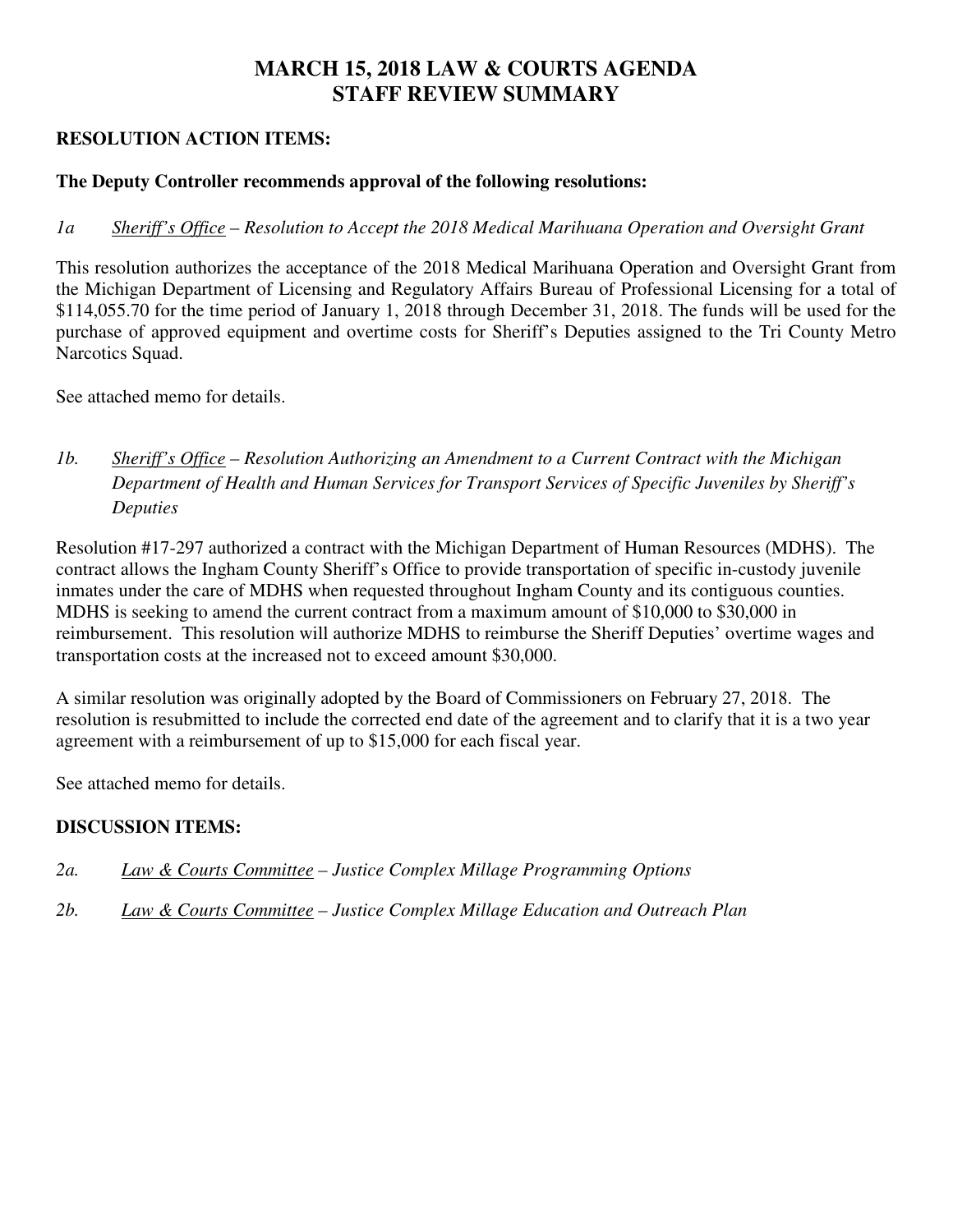<span id="page-12-0"></span>

| TO:   | Law & Courts Committee<br><b>Finance Committee</b>                                                                                                                          |
|-------|-----------------------------------------------------------------------------------------------------------------------------------------------------------------------------|
| FROM: | Captain Greg Harris, Field & Staff Services                                                                                                                                 |
| DATE: | March 6, 2018                                                                                                                                                               |
| RE:   | RESOLUTION TO ACCEPT THE 2018 MEDICAL MARIHUANA<br>OPERATION AND OVERSIGHT GRANT FROM DEPARTMENT OF<br>LICENSING AND REGULATORY AFFAIRS BUREAU OF PROFESSIONAL<br>LICENSING |

This resolution is for the approval to accept the 2018 Medical Marihuana Operation and Oversight Grant from Department of Licensing and Regulatory Affairs Bureau of Professional Licensing.

The Sheriff's Office is the fiduciary manager of the grant. The equipment purchased with this grant will be utilized directly by the Ingham County Sheriff's Office and the Michigan State Police Tri County Metro Narcotics Squad. Both agencies will utilize this equipment to assist law enforcement agencies within Eaton, Clinton, and Ingham County. The grant funds will be used to equip law enforcement officers with vital safety equipment to complete their duties and monitor the Michigan Medical Marihuana Act. Ingham County Sheriff's Office does not have money in the 2018 budget to purchase the equipment requested in the grant. The personnel funding requested will partially cover overtime accumulated by the Ingham County Sheriff's Office members conducting medical marihuana investigations.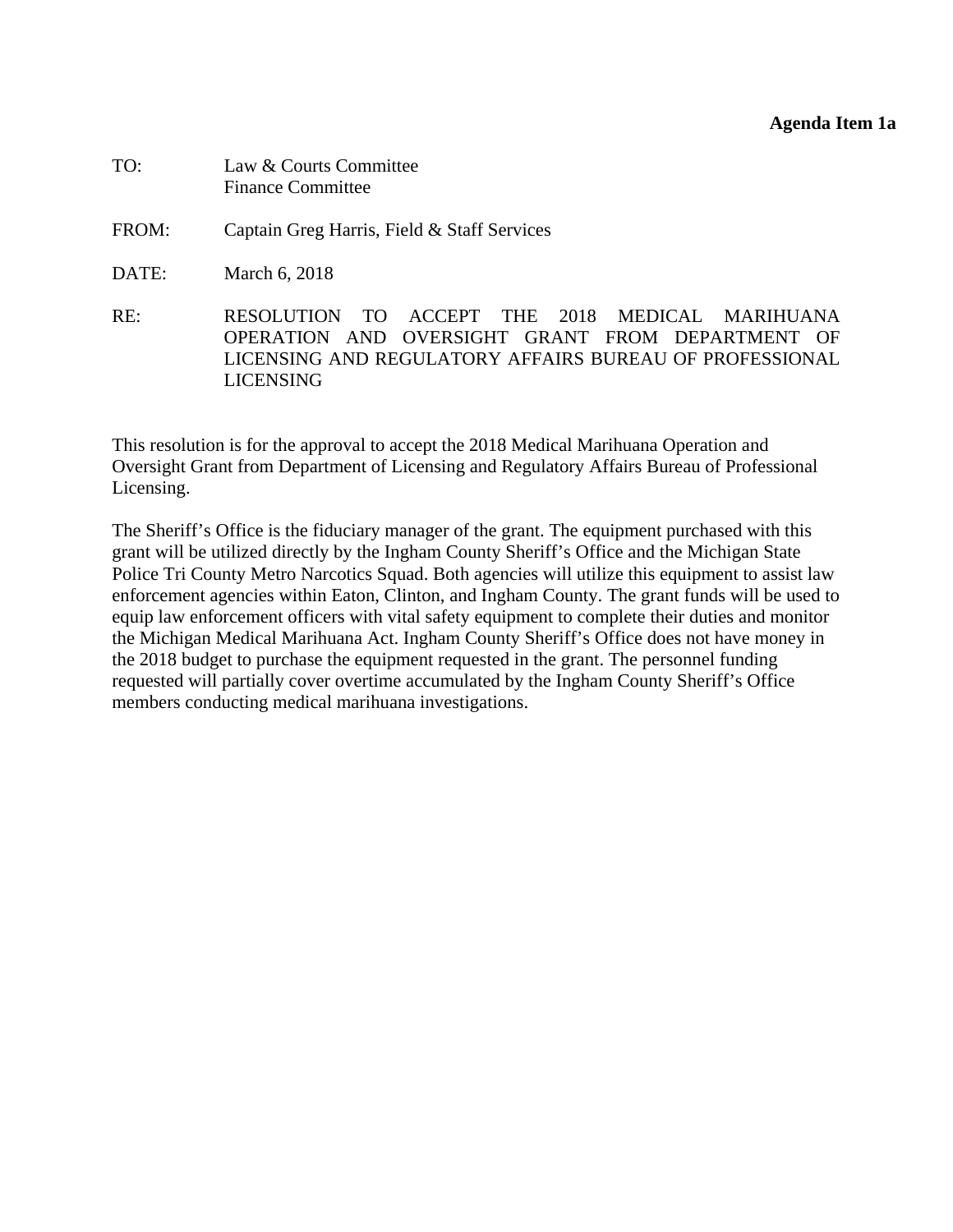Introduced by the Law & Courts and Finance Committees of the:

## INGHAM COUNTY BOARD OF COMMISSIONERS

## **RESOLUTION TO ACCEPT THE 2018 MEDICAL MARIHUANA OPERATION AND OVERSIGHT GRANT**

WHEREAS, the Ingham County Sheriff's Office applied to receive a Medical Marihuana Operation and Oversight Grant from Department of Licensing and Regulatory Affairs Bureau of Professional Licensing; and

WHEREAS, the purpose of this grant is to assist the Ingham County Sheriff's Office with equipment and funding to monitor the Michigan Medical Marihuana Act; and

WHEREAS, the amount of the grant is \$114,055.70; and

WHEREAS, \$28,295 of the 2018 Medical Marihuana Operation and Oversight Grant is to purchase one handheld chemical identifier, training, warranty, and required supplies from Thermofisher Scientific; and

WHEREAS, \$68,185.50 of the 2018 Medical Marihuana Operation and Oversight Grant is to purchase one (1) enclosed trailer, that will be utilized for community education and incident response; and

WHEREAS, \$10,267.20 of the 2018 Medical Marihuana Operation and Oversight Grant is for overtime wages of Ingham County Sheriff's Office personnel accumulated through medical marihuana investigations Tri County Metro Narcotics Squad; and

WHEREAS, \$7,308.00 of the 2018 Medical Marihuana Operation and Oversight Grant is to purchase two handheld identification units and associated equipment from Data Works Mobile ID.

THEREFORE BE IT RESOLVED, that the Ingham County Board of Commissioners approves the acceptance of the 2018 Medical Marihuana Operation and Oversight Grant from the Department of Licensing and Regulatory Affairs Bureau of Professional for a total of \$114,055.70 for the time period of January 1, 2018 through December 31, 2018.

BE IT FURTHER RESOLVED, that the Ingham County Board of Commissioners authorizes the Controller/Administer to make the necessary budget adjustments in the Ingham County Sheriff's Office 2018 budget.

BE IT FURTHER RESOLVED, that the Chairperson of the Ingham County Board of Commissioners and the Sheriff are authorized to sign any necessary documents consistent with this resolution and approved as to form by the County Attorney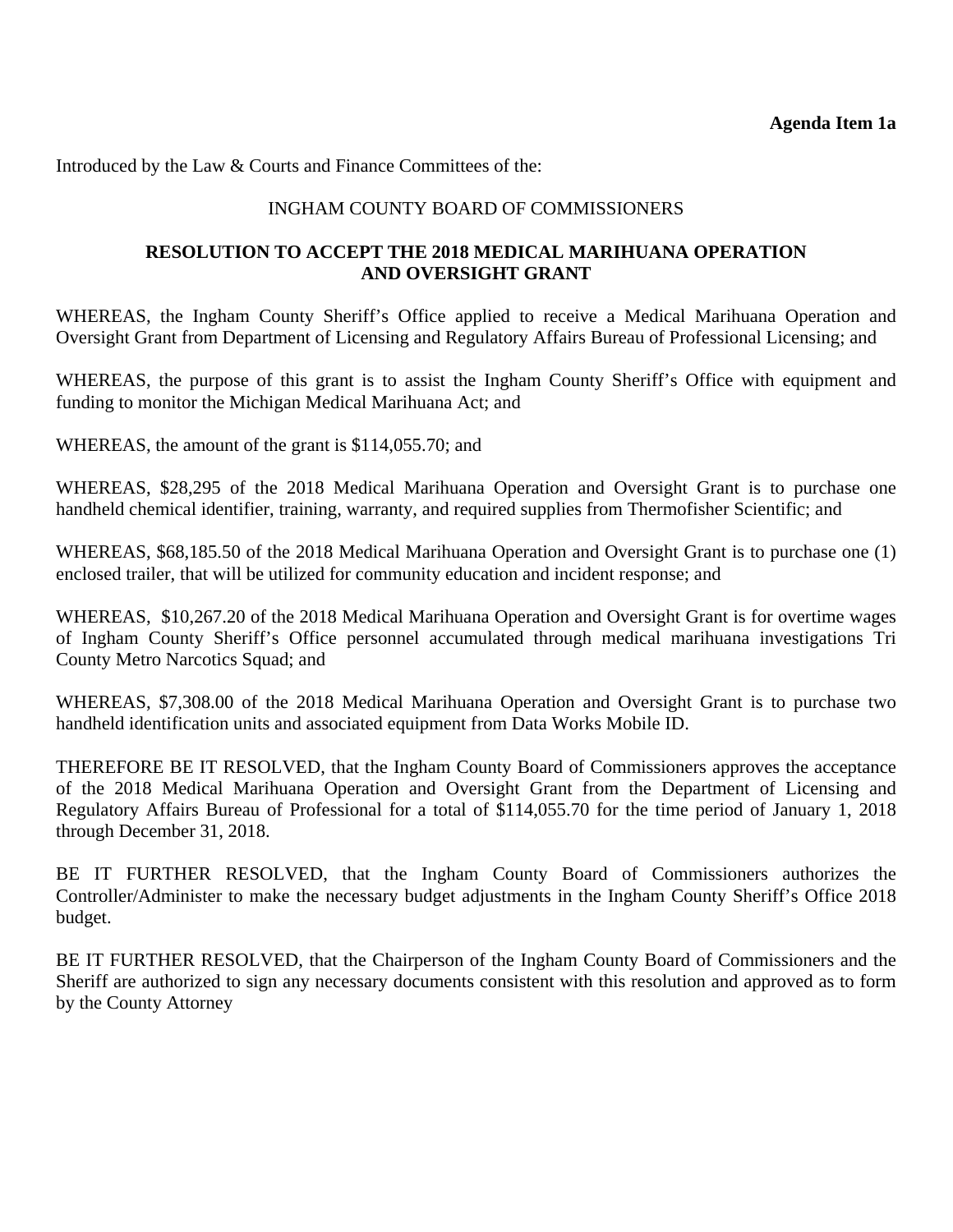## **Agenda Item 1b**

<span id="page-14-0"></span>

| TO:   | Law & Courts Committee<br><b>Finance Committee</b>                                       |
|-------|------------------------------------------------------------------------------------------|
| FROM: | Chief Deputy Jason Ferguson, Ingham County Sheriff's Office                              |
| DATE: | January 24, 2018                                                                         |
| RE:   | A CONTRACT AMENDMENT WITH THE MICHIGAN DEPARTMENT OF<br><b>HEALTH AND HUMAN SERVICES</b> |

Resolution #17-297 authorized a contract with the Michigan Department of Health and Human Services (MDHHS). The contract allows the Ingham County Sheriff's Office to provide transportation of specific in-custody juvenile inmates under the care of MDHHS when requested throughout Ingham County and its contiguous counties.

The MDHHS requested this service in an effort to find a safer method for their staff and incustody juveniles to be transported to secure locations. The Sheriff's Office uses off duty officers to provide these services on an infrequent basis and is reimbursed the associated overtime expenses and vehicle mileage.

MDHHS is seeking to amend the current contract from a maximum amount of \$10,000 to \$30,000 in reimbursement and to add one additional year to the term.

Therefore, the Michigan Department of Health and Human Services will reimburse Ingham County for the Sheriff Deputy's overtime wages and transportation costs at an amount not to exceed \$30,000.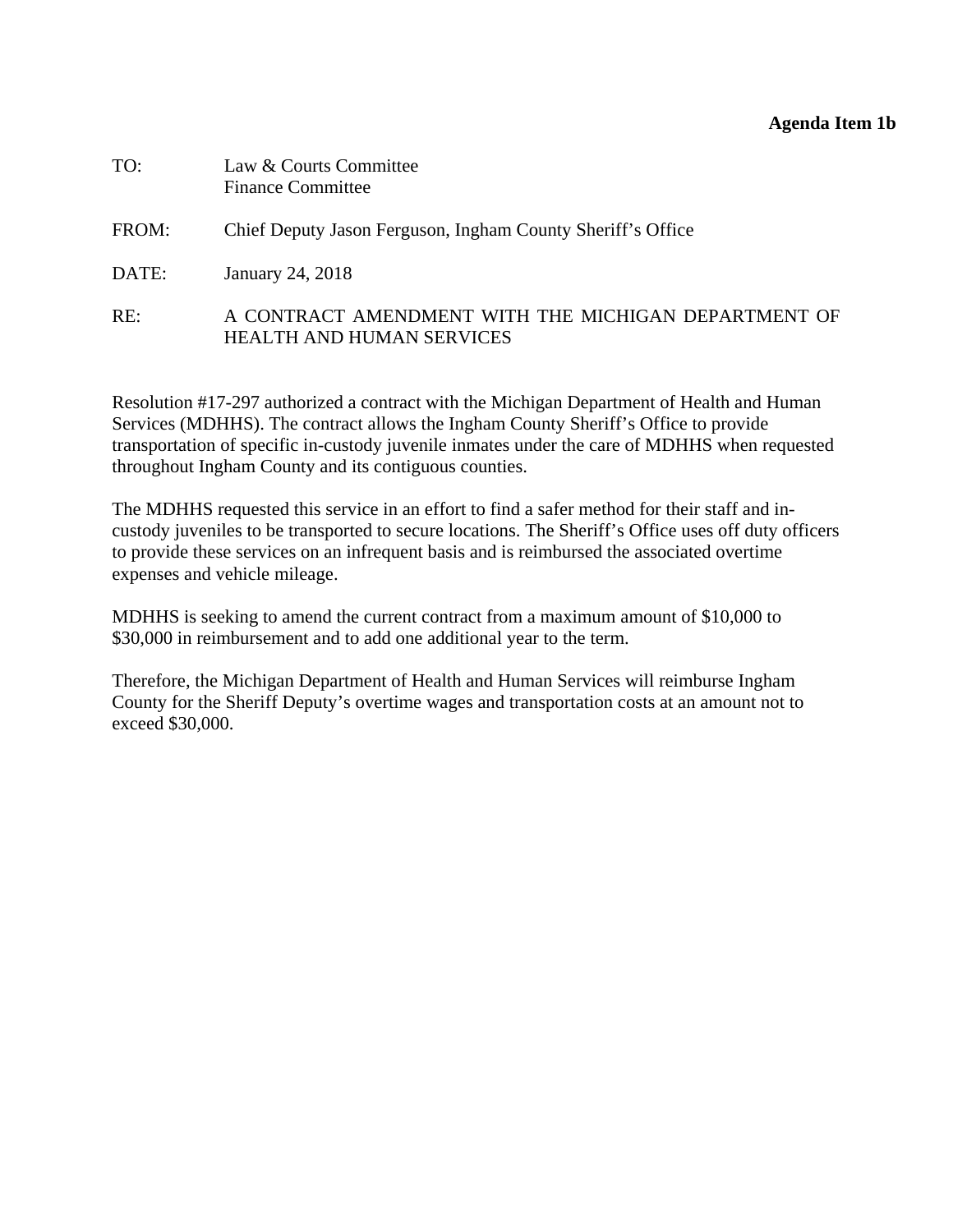Introduced by the Law & Courts and Finance Committees of the:

## INGHAM COUNTY BOARD OF COMMISSIONERS

## **RESOLUTION TO AUTHORIZE AN AMENDMENT TO A CURRENT CONTRACT WITH THE MICHIGAN DEPARTMENT OF HEALTH AND HUMAN SERVICES FOR TRANSPORT SERVICES OF SPECIFIC JUVENILES BY SHERIFF'S DEPUTIES**

WHEREAS, the Michigan Department of Health and Human Services seeks to amend a current contract (Resolution #17-297) for transportation of specific juveniles; and

WHEREAS, the purpose of the amendment is to increase the payable amount from \$10,000 to \$30,000 and to extend the term of the contract an additional year for a new expiration date of September 30, 2019; and

WHEREAS, the Ingham County Sheriff's Office wishes to continue the service provided to the Michigan Department of Health and Human Services for transportation of specific, in-custody juveniles; and

WHEREAS, the Michigan Department of Health and Human Services shall reimburse Ingham County for the Sheriff Deputies' overtime wages and transportation costs in an amount not to exceed \$15,000 per year for fiscal years 2017-2018 and 2018-2019, for a total reimbursement of up to \$30,000.

THEREFORE BE IT RESOLVED, that the Ingham County Board of Commissioners hereby authorizes the Ingham County Sheriff's Office to continue its participation with the Michigan Department of Health and Human Services for the transportation of specific in-custody juvenile inmates, and to amend the current contract for a total amount of up to \$30,000, and extending the contract term to September 30, 2019.

BE IT FURTHER RESOLVED, that the Michigan Department of Health and Human Services shall reimburse Ingham County for the Sheriff Deputies' overtime wages and transportation costs in an amount not to exceed \$15,000 for 2017-2018 and \$15,000 for 2018-2019, for a total amount of up to \$30,000.

BE IT FURTHER RESOLVED, that the Chairperson of the Ingham County Board of Commissioners and the Sheriff are authorized to sign any necessary contract amendment documents consistent with this resolution and approved as to form by the County Attorney.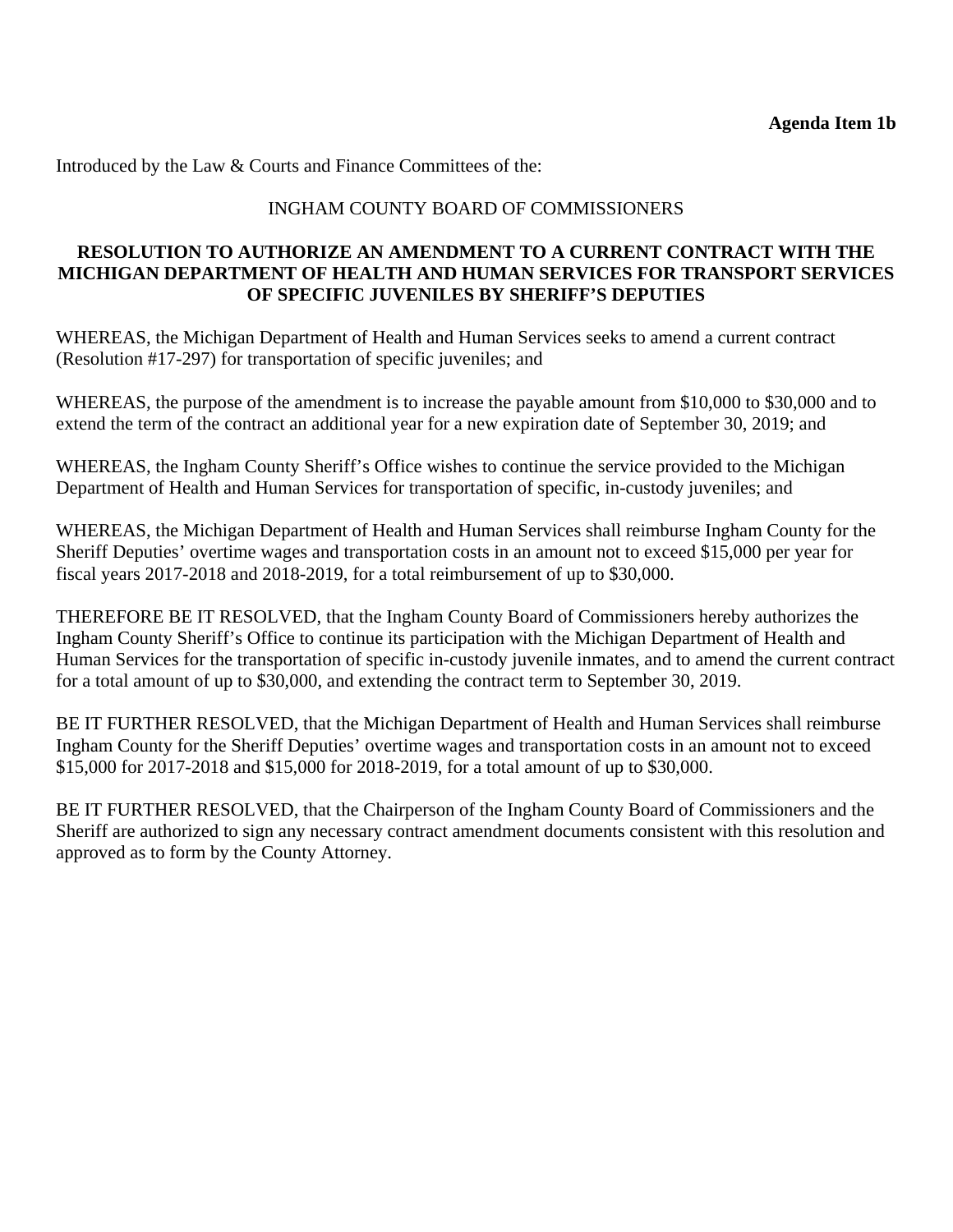# **Agenda Item 2a**

<span id="page-16-0"></span>

| TO:          | Law & Courts Committee                                          |
|--------------|-----------------------------------------------------------------|
| <b>FROM:</b> | Teri Morton, Deputy Controller                                  |
| DATE:        | March 9, 2018                                                   |
|              | <b>SUBJECT:</b> Programming Proposals - Justice Complex Millage |

Please see attached proposals for programming as part of the proposed Justice Complex Millage.

The four proposals together would total \$926,514:

| <b>Community Based Programming</b>  | \$148,600 |
|-------------------------------------|-----------|
| Jail Education Programming          | \$151,400 |
| <b>Community Mental Health/CATS</b> | \$451,319 |
| <b>Pretrial Services</b>            | \$175,195 |
|                                     | \$926,514 |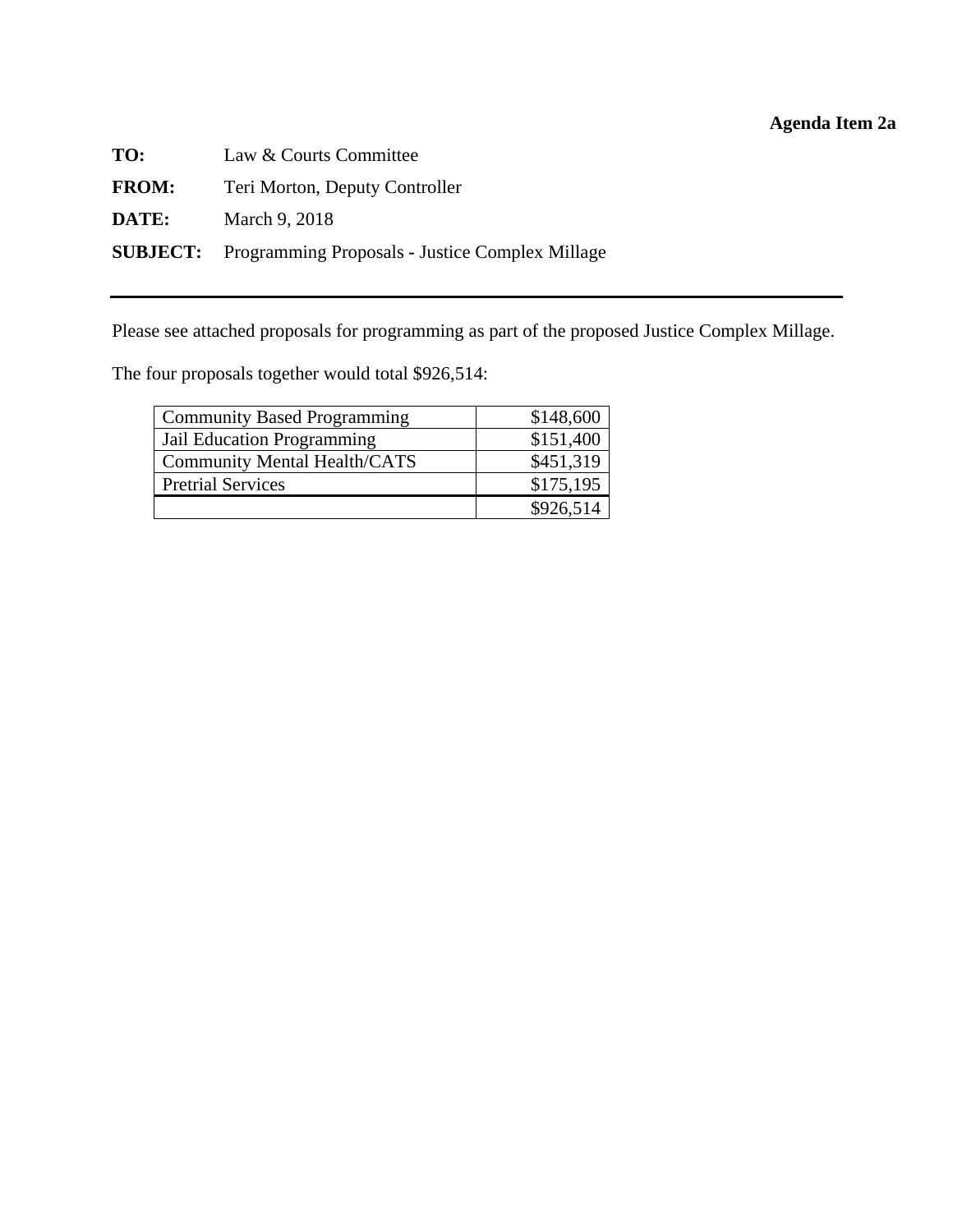# **COMMUNITY BASED PROGRAMS - MILLAGE PROPOSAL**

## **Electronic Monitoring: \$20,000**

Electronic monitoring (EM) is a highly productive resource, capable of directly reducing the jail population while maintaining public safety. Offenders receive intense supervision by utilizing a variety of monitoring devices that can provide a broad range of supervision parameters based on the individual user. EM is used in pretrial supervision, as an alternative to incarceration while under the Sheriff's jurisdiction, saves jail resources that would otherwise be used for inmates who are hospitalized, and increases supervision and monitors probationers for alcohol use. These funds would supplement the annual County general fund allocation (\$50,000 for FY2018)

### **Substance Abuse Assessments and Psychological Evaluations \$20,000**

Substance Abuse Evaluations determine if the individual has a drug or alcohol addiction, the extent of the addiction, if there are any co-occurring conditions, including any physical or mental health concerns, or any other drug use, the extent the addiction affects the person's life, and provides an understanding of the person and their circumstances. Psychological Evaluations determine the severity of a specific mental health concern or to determine an individual's capacity for adequate functioning. Assessments and evaluations are required to develop a sentence that include appropriate treatment and programming.

## **Day Reporting:**  $$52,000$

This program provides an additional layer of monitoring and supervision in the community; and, based on individual need, addresses a wide array of fundamental needs such as employment and housing to successful integration into the community. On-site evidence-based groups include Cognitive Behavioral Therapy, Dialectical Behavior Therapy, Seeking Safety, Anger Management, Conflict Resolution, and Financial Literacy. AA and NA groups also meet onsite. Expanding this State funded Community Corrections program will increase the number of offenders served, including those not be eligible under State MDOC approved criteria.

### **MRT** – Cognitive Behavioral Change **\$18,600 \$18,600**

 Moral Reconation Therapy (MRT) is a systematic treatment strategy to decrease recidivism among adult criminal offenders by using 16 objectively defined steps focusing on seven basic treatment issues to promote positive change. Expanding this State funded Community Corrections program will increase the number of offenders served, including those not be eligible under State MDOC approved criteria.

## **PA511 Program Referral and Gatekeeper Services: \_\_ \$38,000**

This direct service provided by Community Corrections confirms residential eligibility, monitors inmates and resolves obstacles to facilitate the timely transfer of inmates sentenced to probation residential programs. This saves jail resources and expedites the onset of needed substance abuse treatment. The Gatekeeper also manages a program database and collects a wide variety of local criminal justice system data that is regularly distributed throughout the criminal justice system and to other County stakeholders.

### **TOTAL** \$148,600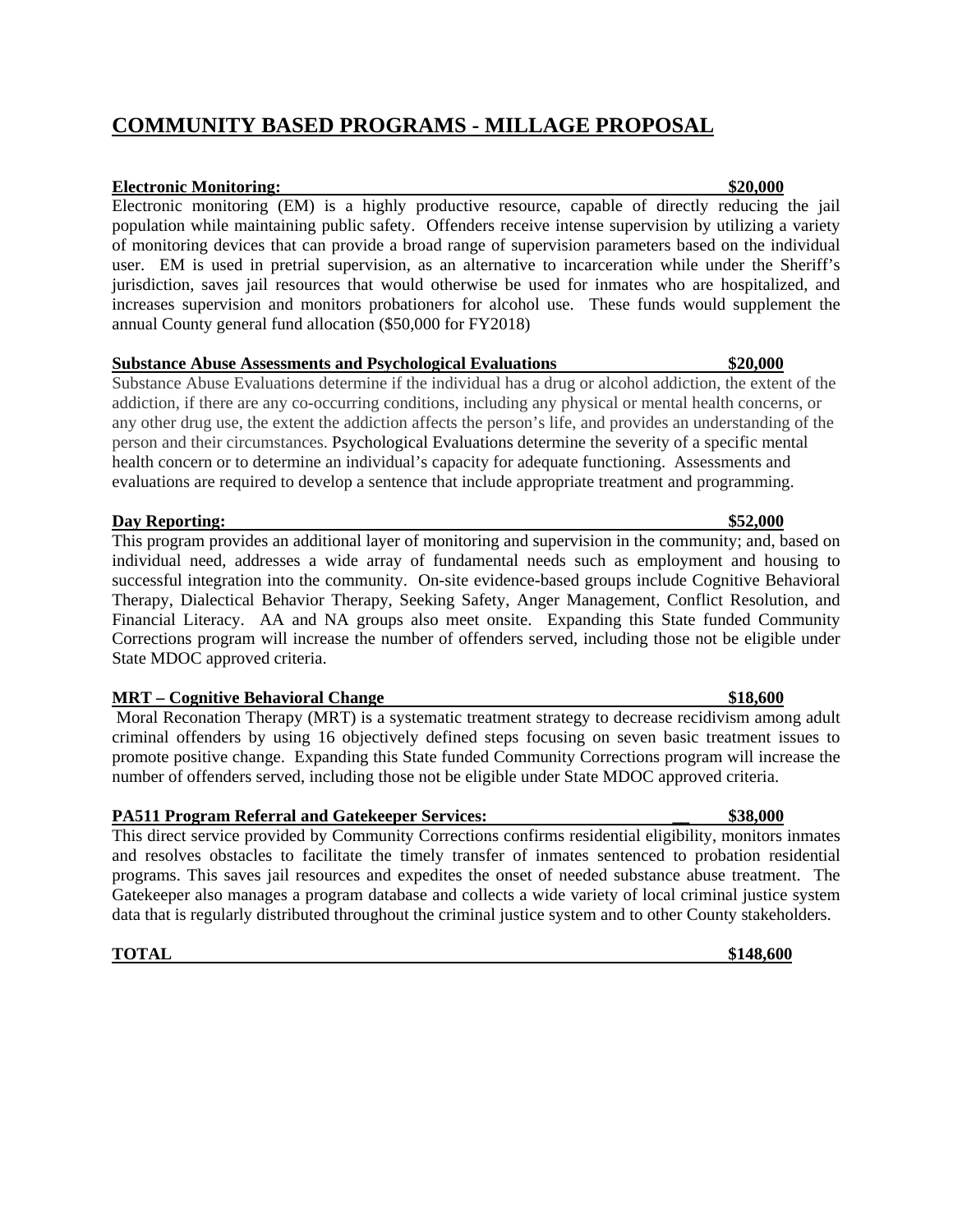# Ingham County Jail Education Programming Millage 2018

### **SEEKING SAFETY Program price: \$42,000.00**

The Seeking Safety program is an evidenced-based present-focused counseling model to help people attain safety from trauma and/or substance abuse. The program will serve both male and female inmates, providing two sessions per gender per week at a rate of \$200 per session.

### **TRAUMA CENTERED YOGA** Program price: \$20,800.00

Trauma Centered Yoga is a very specific protocol of evidence based treatment designed for people who have experienced 'complex trauma/PTSD', and has been found to be useful as an adjunct to Cognitive Behavioral Therapy (Seeking Safety). The program will serve both male and female inmates, providing one session per gender per week at a rate of \$200 per session.

### **BREAK OUT** Program price: \$42,000.00

This program is based on Moral Reconition Therapy (MRT) which is a form of cognitive-behavioral programing that focuses on recovery from substance misusing, abusing and dependent behaviors, identifying thinking errors that led to criminogenic thinking and identify goals to achieve once released. The program will serve both male and female inmates, providing two sessions per gender per week at a rate of \$200 per session.

### **RESTORATIVE JUSTICE Program price: \$20,800.00**

The Restorative Justice Program offers inmates an opportunity to take accountability and repair the harm done by their crimes, while teaching mediation, conflict resolution, and problem solving. The program will serve both male and female inmates, providing one session per gender per week at a rate of \$200 per session.

Anger Management: "Assaultive Behavior Change". This program provides the inmates to manage anger using Cognitive Behavioral Therapy. CBT is a proven way to really get to understand anger, from learning its root causes through to coping practically with anger in real-life situations. Studies in managing anger with Cognitive Behavioral Therapy show that letting anger take over your thoughts and actions every time you feel it trains your anger to become stronger. The program will serve both male and female inmates, providing one session per gender per week at a rate of \$200 per session.

The Inmate Garden Initiative: There is strong evidence pointing to the importance of education in reducing recidivism. In addition to the classroom programs offered at the Ingham County Jail, education will be taking place outside by way of a vegetable garden. Inmates will be taught new skills such as how to use garden tools, prepare land, plant seeds and plants, and read planting information. There are items that need to be purchased yearly in order to sustain the garden such as seeds, plants and garden tools.

Educational DVD's: These DVD's would assist inmates in increasing their chances of making a and self-esteem.

### **ANGER MANAGEMENT Program Price: \$20,800.00**

### **INMATE INITIATIVES PROGRAM PRICE: \$2000.00**

## **INMATE INITIATIVES** PROGRAM PRICE: \$3000.00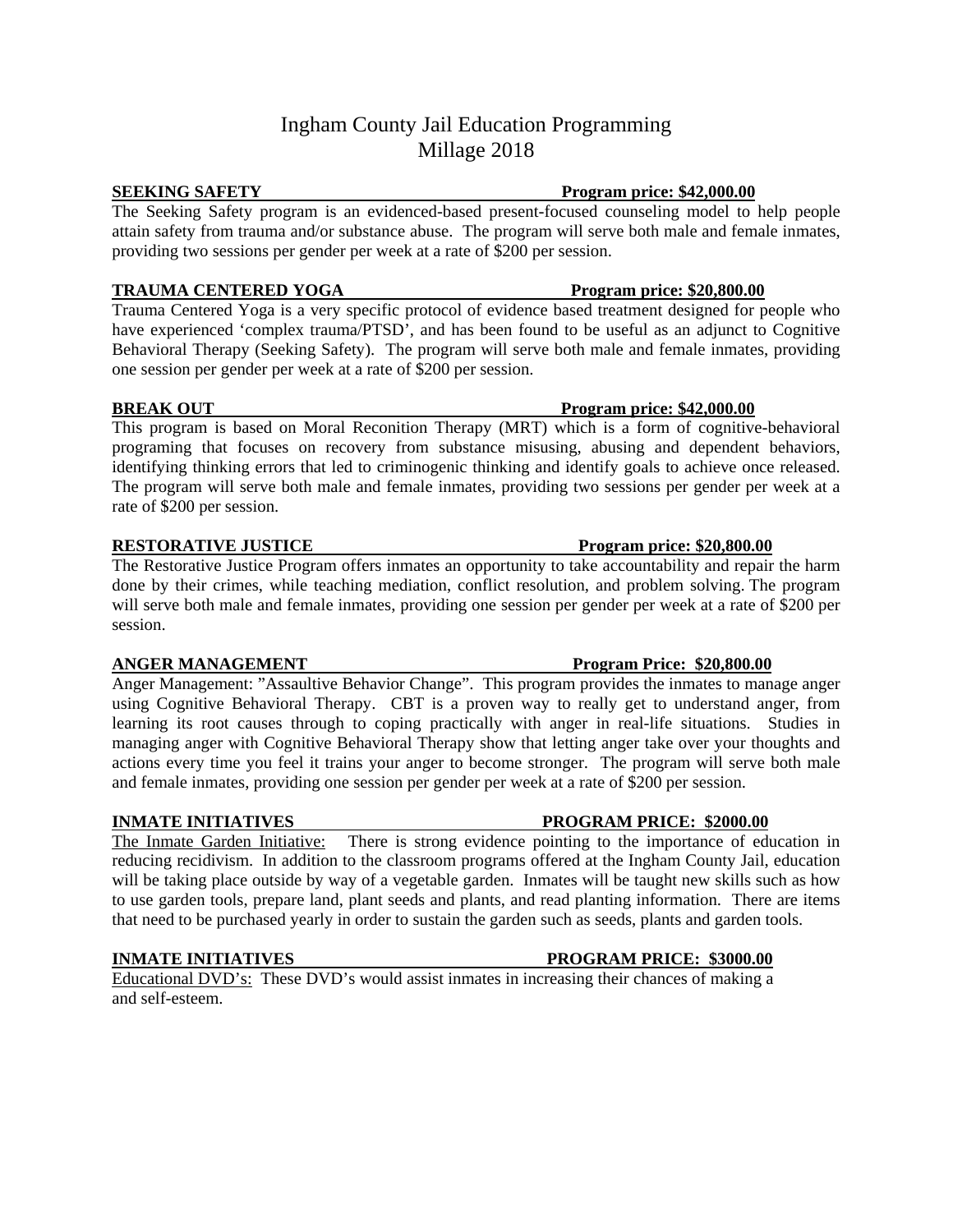Budget: a budget for five master level clinicians to provide gap in services that are not currently being provided to inmates:

- Three full time mental health therapist to provide mental health therapy, case management services and coordination of medications for those connected with CMH and/or another mental health provider. Plans to provide weekly to biweekly therapy to juveniles (14-16 yr olds) and youthfuls (17 yr olds). Both juveniles and youthfuls do not have access to current programing due to their classification/housing restrictions. When possible group therapy could be provided to youthfuls. Follow up with those who are placed in small observation dorms for both individual and group therapy with a focus on coping skills and life skills.
- One full time mental health therapist to assist the current emergency services (ES) of CATS to provide suicide screening, jail assessments and coordination of all court ordered petitions from the judges per the mental health code. This would allow us to have an overlap in staffing and extend emergency mental health services to evenings for the jail.
- One full time mental health jail diversion specialist to work directly with the courts, prosecutors, attorneys and jail to divert those who meet with jail diversion criteria from the jail. Must be charged with misdemeanor or nonviolent felony, have a serious and persistent mental illness and be willing to engage in mental health treatment.

One full time mental health secretary to provide clerical support, process all needed paperwork and take referral information relating to mental health programming. This would allow CATS current secretary to focus her duties on substance abuse service (SUD). Budget includes CMH's benefits and administrative costs (CATS Coordinator, SUD Direction, finance department, IT, etc.)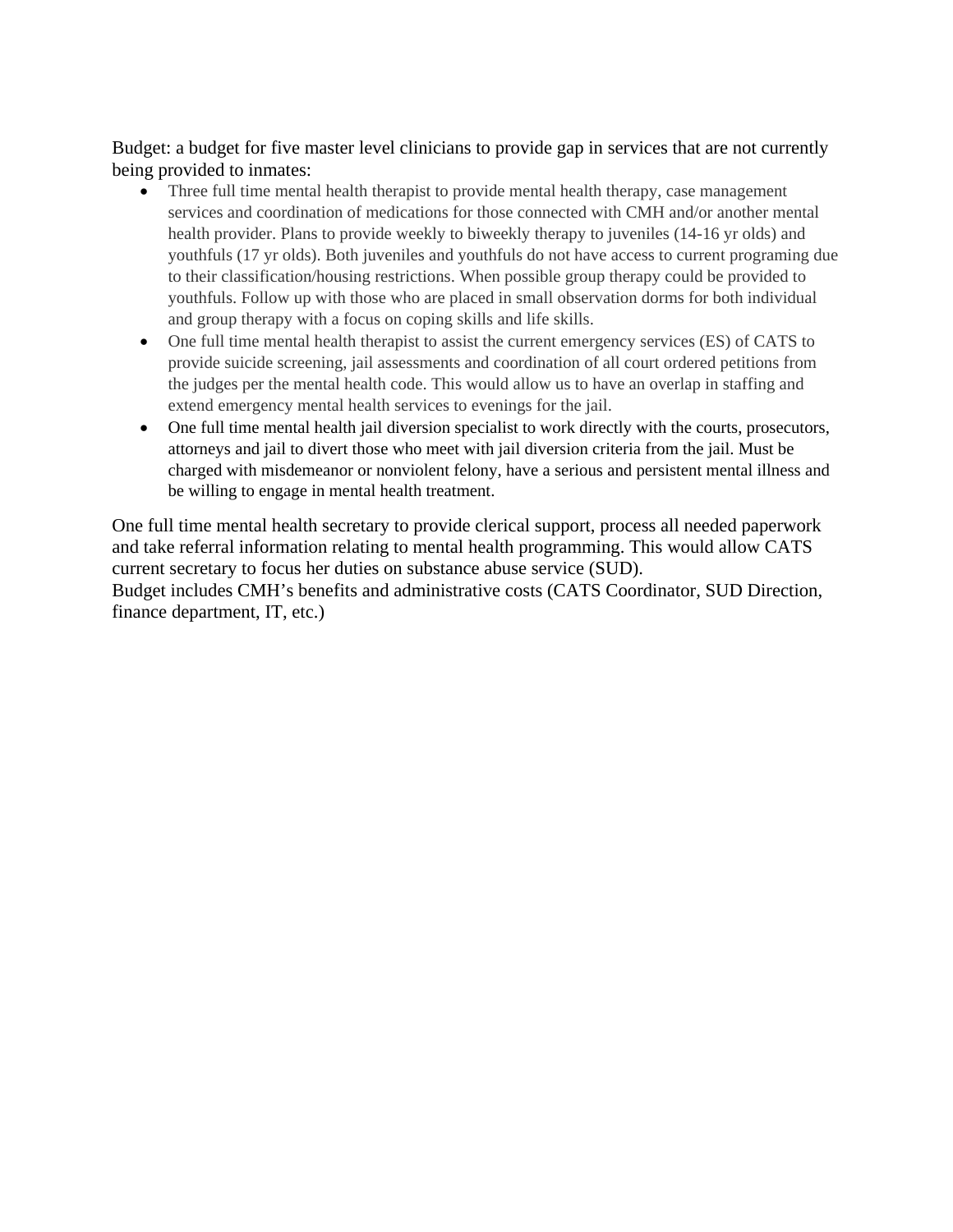## PROPOSAL FOR PROGRAMMING OPTIONS AND COSTS ESTIMATES JAIL COMPLEX MILLAGE

Currently, approximately 40% of the inmates in the Ingham County jail are felony pretrial detainees. Expanding the current staffing to provide more risk assessment and supervision services for pretrial inmates will further promote the national movement toward using preventative detention only for individuals who are at a high risk of committing another offense or of failing to appear to court. The Ingham County Pretrial Services Division could provide these services with the addition of the following full-time positions:

|     | <b>Pretrial Services Clerk</b>        | \$75,398.00  |
|-----|---------------------------------------|--------------|
|     | <b>Pretrial Services Investigator</b> | \$99,979.00  |
|     | Total                                 | \$175,195.00 |
| --- |                                       |              |

The costs listed are inclusive of salary, fringes, and IT costs.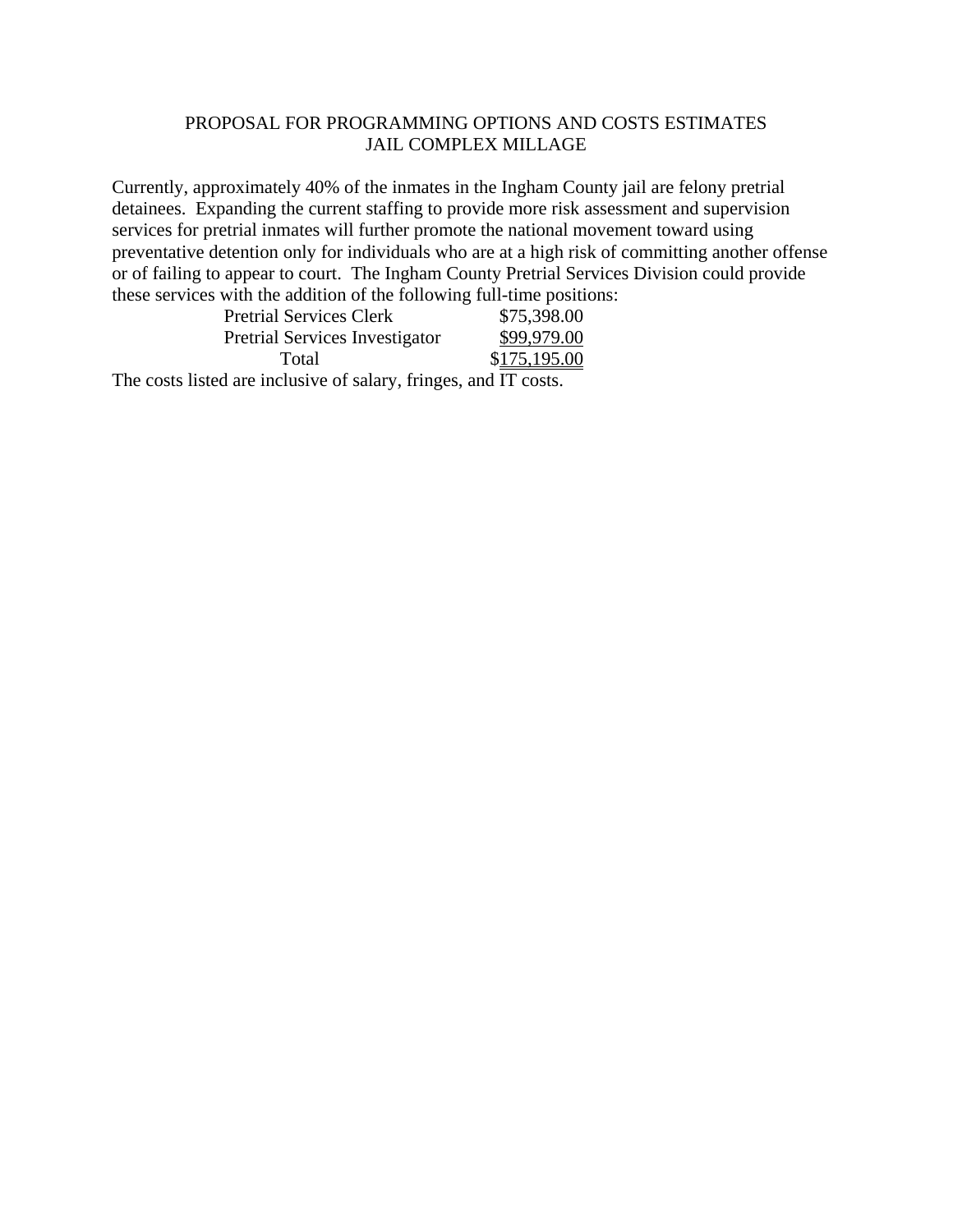## **Agenda Item 2b**

<span id="page-21-0"></span>

| TO:          | Law & Courts Committee                                              |
|--------------|---------------------------------------------------------------------|
| <b>FROM:</b> | Teri Morton, Deputy Controller                                      |
| DATE:        | March 7, 2018                                                       |
|              | <b>SUBJECT:</b> Justice Complex Millage Education and Outreach Plan |

As directed by the Law and Courts Committee, Commissioner Crenshaw, the Sheriff and I met to put together a plan for educating Ingham County voters about the Justice Complex Millage question planned for the August 8 primary election.

The preliminary plan is attached. The Sheriff will be in attendance at the March 15 Law and Courts Committee meeting for the scheduled discussion.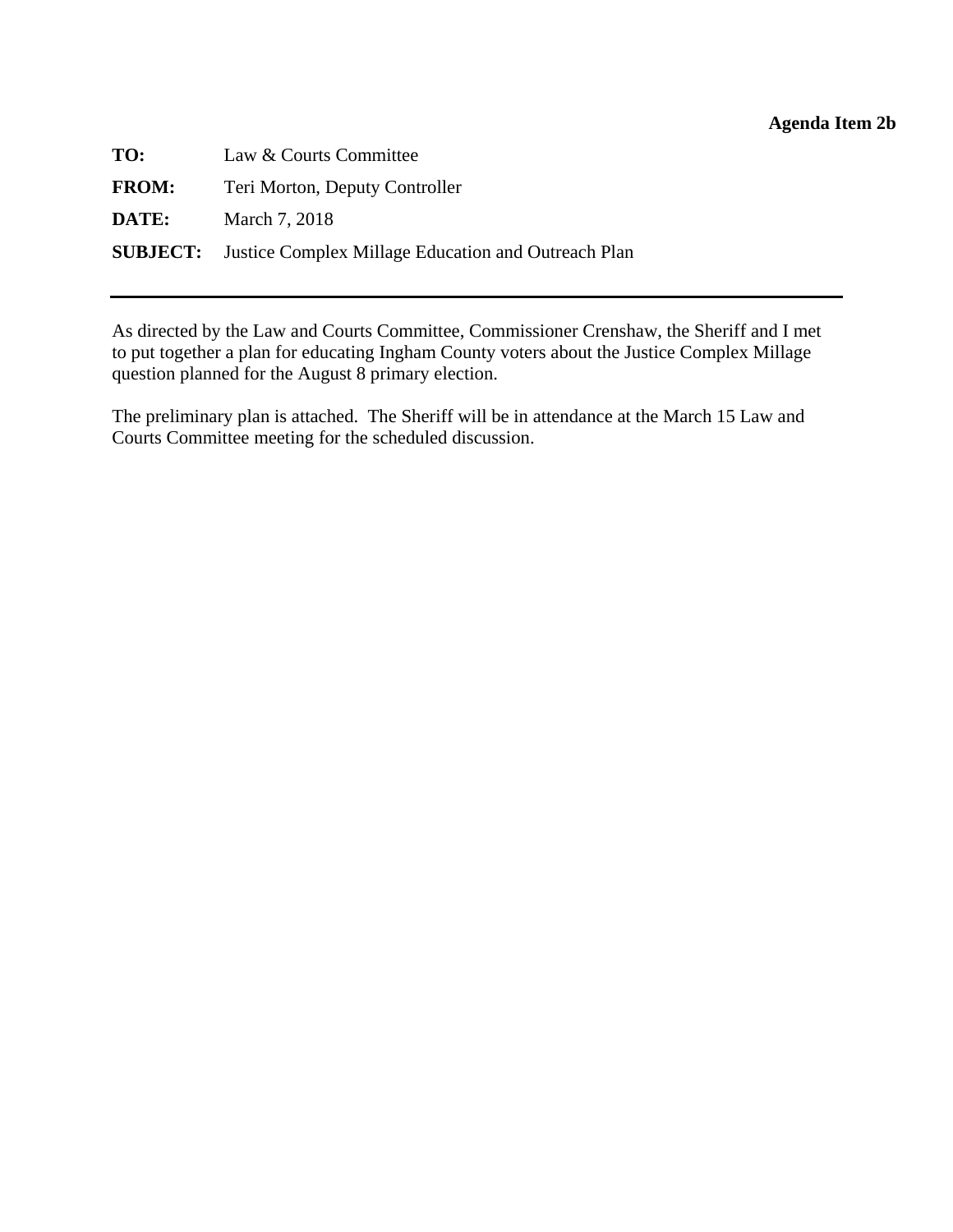## **Education/Outreach Plan – Justice Millage Question**

Media Exposure

- The Sheriff will host a tour of the Jail for the Lansing State Journal editorial board
- The Sheriff will reach out to community leaders for letters of support
- Channels 6 and 10 have already been given Jail tours

## Education Campaign

- To be discussed at March 13 Joint Caucus meeting
	- o Does the Board wish to use county general funds to support educational materials such as mailings, polls, social media plan?

## Social Media Plan

If the Board chooses not to pay a vendor for a social media plan, one will be developed internally

## Board of Commissioners hosted Informational Meetings

- Plan one event for June (in advance of absentee ballots being distributed) at the Human Services Building
- Plan one event at the Sheriff's Office in late July (in advance of primary election). Offer Jai tours before and/or after event

## Distribute Talking Points to Local Clerks and Local Units of Government

To be done in advance of absentee ballot distribution (late June)

## Information Available on ingham.org website

- Sheriff's PowerPoint presentation
- Talking Points
- Any other educational materials as they are assembled

## Presentations by Sheriff at Local Community Meetings

• See attached list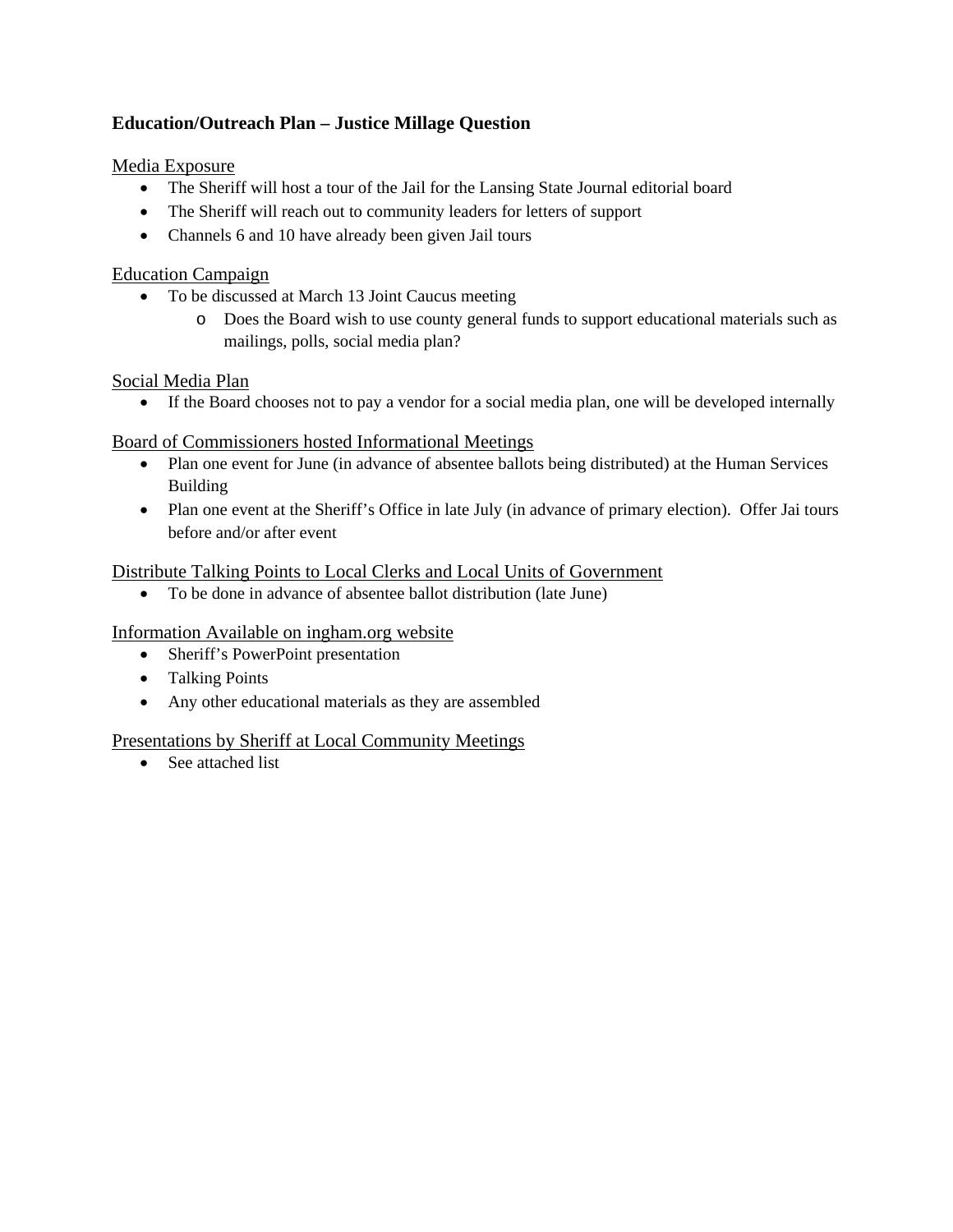## Sheriff's Office Jail Tours and Informational Meetings to Date

Every out county township board, and Village of Webberville and Delhi were met with in January and February 2018 Hosted Michigan Township Association meeting at ICSO 2-28-18 Power Point presentation and 2 (10) person tours East Lansing Chamber meeting monthly, discussed the need for new jail several times Gerald Alvardo Tour-plans on hosting LAFCU training here with tours too ACLU, Black Lives Matter, Hispanic Leaders jail tour Register of Deeds Staff Tour Ingham Police Chiefs need for a new jail Raise the age seminar 10-25-17 talked about the need for a new facility and juveniles LSJ reporter Beth Leblanc Tour Holt Superintendent Tour

## Future Plans

3-27-18 Families Against Narcotics meeting new jail presentation 4-4-18 Hosting LAFCU Training and jail tours at ICSO 4-10-18 Greater Lansing Realtors meeting talk 4-12-18 Hosting Lansing Chamber Board meeting and jail tour 4-25-18 Corey Senior Center Lunch in Holt-100 seniors will be in attendance May-18 East Lansing Kiwanis Speaker June-18 South Lansing/Holt Rotary Talk June Lansing area Realtors meeting Several other neighborhood/community meeting forums Kiwanis/Rotary etc Public jail tours Social media ICSO website need (PowerPoint turned into movie and other ideas) Host LSJ editorial board jail tour TV WLNS "call of duty" segment jail tour need segment TV-10 Tour Citizen letters for need from retirees to LSJ Mayor Schor Public statement of need Former Sheriff Wriggelsworth public statement of need

We will schedule more as the months pass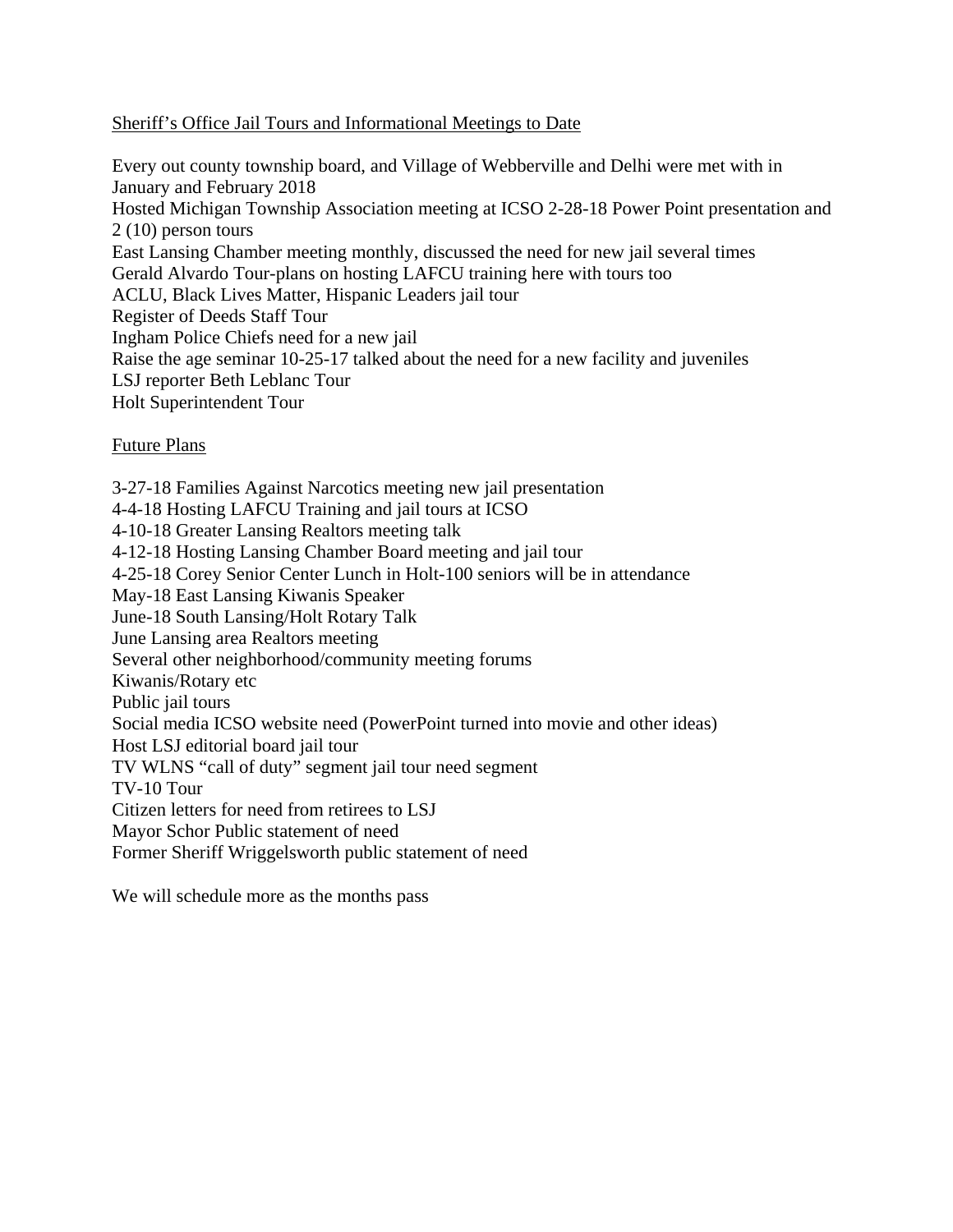

**STATE OF MICHIGAN** STATE 911 COMMITTEE LANSING

FEB 16 2018

RECEIVED

JEFF TROYER NGHAM COUNTY CLERK CHAIR

**RICK SNYDER** GOVERNOR

January 30, 2018

Dear County Coordinator:

The following communication has been sent to your County Clerk in regard to county 911 surcharges.

Under MCL 484.1714(1)(g) the State 911 Committee is required to provide notice to communication providers of the 911 surcharges in Michigan This includes the counties' 911 operational surcharges and the state 911 fee.

MCL 484.1401b allows a county board of commissioners to assess up to \$0.42 a month by commissioner resolution.

If a county commission determines that it is necessary for the county to enact a local surcharge that is more than \$0.42 per month and in excess of the monthly amount that was approved for the county by the Michigan Public Service Commission under U-15489, the voters of the county must approve the increased surcharge.

In order for an increase to be effective beginning July 1, 2018, the county must have a current ballot proposal that has been passed no later than the May 2018 election date. If the May 2018 date is missed, the next surcharge effective change date is July 2019. Please refer to your county's legal counsel for details for proper county commission action to place a question on a May 2018 ballot.

If the county is collecting a 911 surcharge between July 1, 2018, and June 30, 2019, based on a ballot proposal, at a minimum, that ballot proposal must be valid for at least the entire collection period between July 1, 2018, and June 30, 2019, on the statutory due date of May 15, 2018.

In order to make the proper notice to the communication providers about the counties' 911 surcharges. please follow one of the four options below:

 $\mathbf{1}$ Not collecting local surcharge

If the county is not going to collect a local 911 operational surcharge between July 1, 2018, and June 30, 2019, please provide a letter to the State 911 Office no later than 4 p.m., Tuesday, May 15, 2018, stating that the county will not be collecting the local 911 surcharge. Please include a completed Form SNC-500 (attached and available on-line at www.michigan.gov/snc) with the county's letter.

#### Please use Template A for this option.

2 Continue collecting surcharge with no changes

If the county is going to continue collection of its current local 911 surcharge with no change in the present amount between July 1, 2018, and June 30, 2019, please provide a letter to the State 911 Office no later than 4 p.m., Tuesday, May 15, 2018, stating that the county is going to continue collection of the local 911 surcharge with no change in its present amount. Please nclude a completed Form SNC-500 (attached and available on-line at www.michigan.gov/snc) with the county's letter.

adouse and CPP Popul Digital PC Policy for the Digital SAS of Applied AMS and Applications of the activity of<br>Persis and PRACistan Condition of the Policy Policy for PCP is a structed by Apple Disconsitions of Digital P<br>P (\* 1. septembar)<br>1914: Cristian (\* 1.<br>1. septembar (\* 1945) Silvius († 1858)<br>1900 - Jan Belles, amerikansk skriuwer<br>1900 - Belliam Marie, maarsk skriuwer<br>1900 - Kannies († 1900) 

 $\label{eq:2.1} \begin{split} \mathcal{L}(\mathcal{L}(\mathbf{z})) = \frac{1}{2} \sum_{i=1}^n \mathcal{L}(\mathbf{z}) \mathcal{L}(\mathbf{z}) \mathcal{L}(\mathbf{z}) = \frac{1}{2} \sum_{i=1}^n \mathcal{L}(\mathbf{z}) \mathcal{L}(\mathbf{z}) \mathcal{L}(\mathbf{z}) \mathcal{L}(\mathbf{z}) \mathcal{L}(\mathbf{z}) \mathcal{L}(\mathbf{z}) \mathcal{L}(\mathbf{z}) \mathcal{L}(\mathbf{z}) \mathcal{L}(\mathbf{z}) \mathcal{L}(\mathbf{$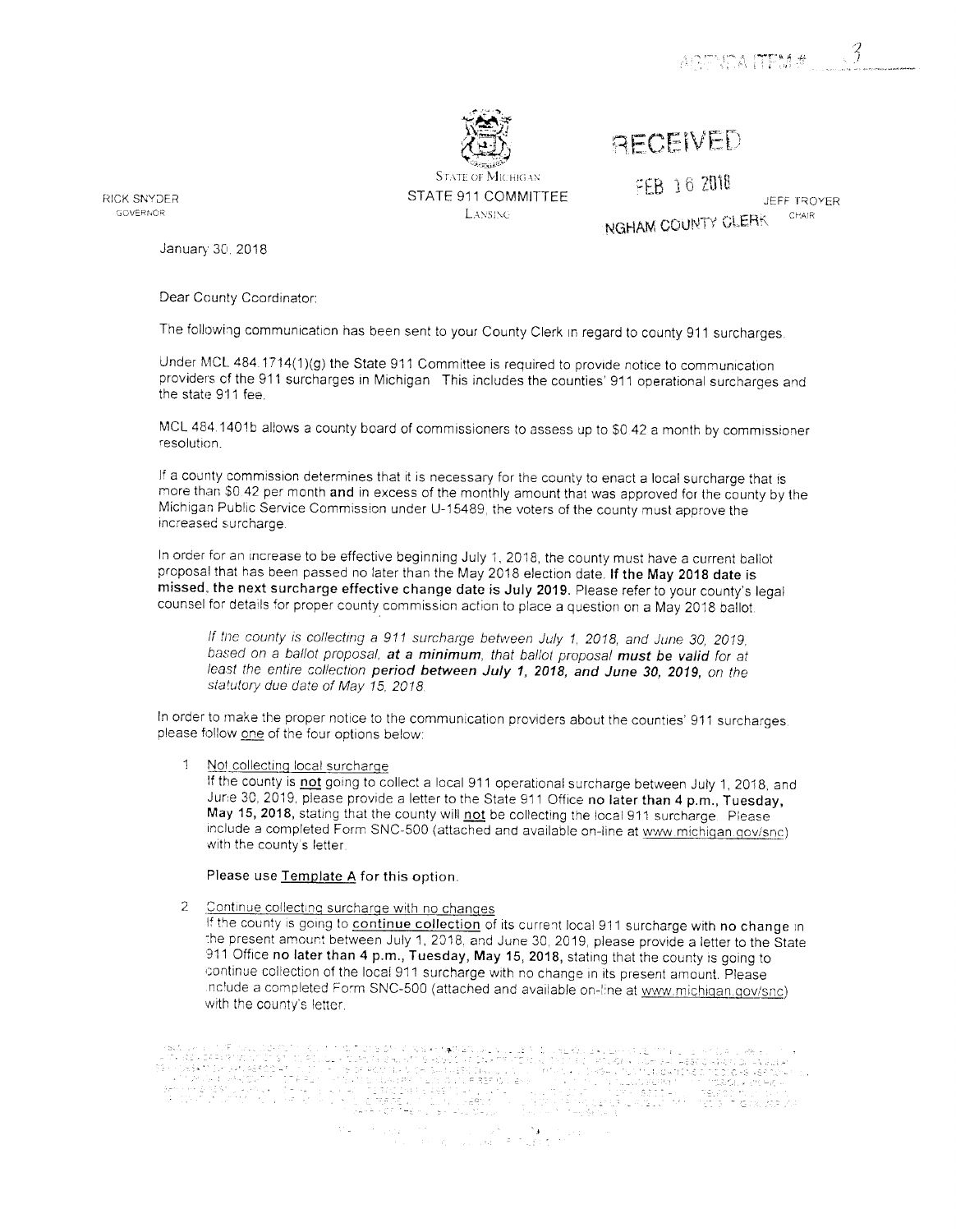Please use Template B if collection is by county commissioners' resolution or MPSC U-15489.

Please use Template C if collection is by ballot proposal.

Changing surcharge amount  $3.$ 

If the county is going to change its local 911 surcharge (whether an increase or decrease) under either process set forth in MCL 484.1401b (1)(a) & (b), please do one of the following as appropriate:

- a) If the county is going to change its surcharge by county board of commission resolution to collect \$0.42 or less per month, or less than allowed under MPSC U-15489, a notarized or certified copy of the county commissioner's resolution setting the local monthly 911 surcharge and a completed Form SNC-500 (attached and available on-line at www.michigan.gov/snc) must be provided. Both documents, the resolution and the completed SNC-500, must be received by the State 911 Office no later than 4 p.m., Tuesday, May 15, 2018.
- b) If the county is going to change its current surcharge pursuant to voter approval to collect more than \$0.42 per month, please provide:
	- 1. A copy of the clerk's certified ballot determination. (That ballot must be valid until at least June 30, 2019).
	- 2. A notarized or certified copy of the county commissioner's resolution setting the local monthly 911 surcharge.
	- 3. A letter from the county confirming the 911 surcharge Please use Template D for this option.
	- 4. A completed Form SNC-500 (attached and available on-line at www.michigan.gov/snc).

All four documents must be provided and received by the State 911 Office no later than 4 p.m., Tuesday, May 15, 2018.

All documents are to be returned by e-mail to: mspetsc@michigan.gov

Under MCL 484,1401b (7), the above information is due to the State 911 Committee no later than 4 p.m., Tuesday, May 15, 2018; however, if it is possible for the county to do so, earlier responses will be accepted and are encouraged Failure to meet the May 15 deadline may result in the inability of the State 911 Office to notify the communication providers prior to the annual deadline and can adversely affect the collection of your county's local 911 surcharge.

If you have any questions, please do not hesitate to contact me at (517) 243-2075 or by e-mail at miller-brownh@michigan.gov.

Sincerely

Jame Willings

Ms. Harriet Miller-Brown State 911 Administrator Enclosures (4)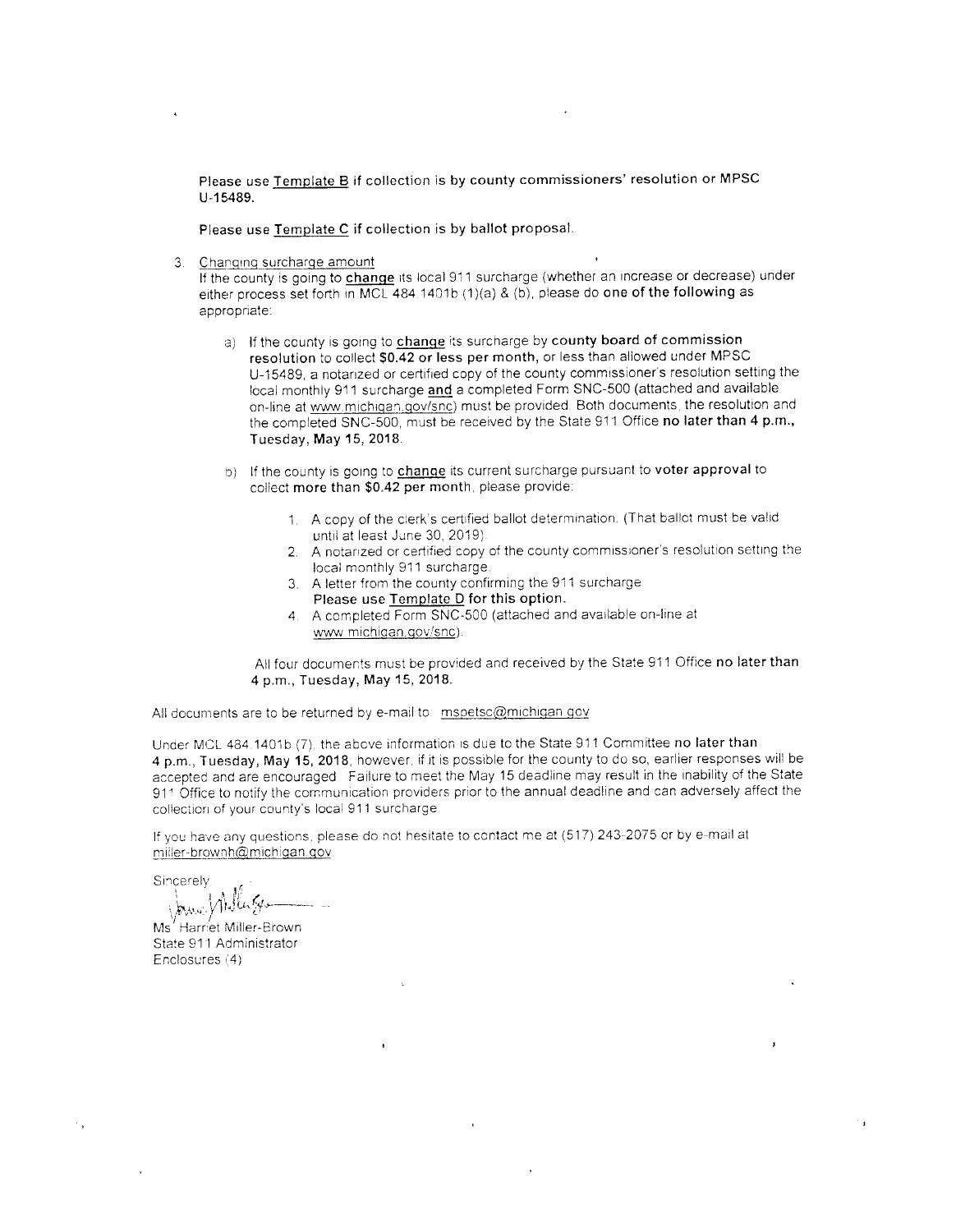### Template A

[County Letterhead]

[Date]

Please be advised that [County name] is not collecting a local 911 surcharge from July 1, 2018. through June 30, 2019.

 $\bar{g}$ 

[County 911 Coordinator or County Clerk name/signature]

 $\epsilon_{\rm{B}}$ 

 $\sim$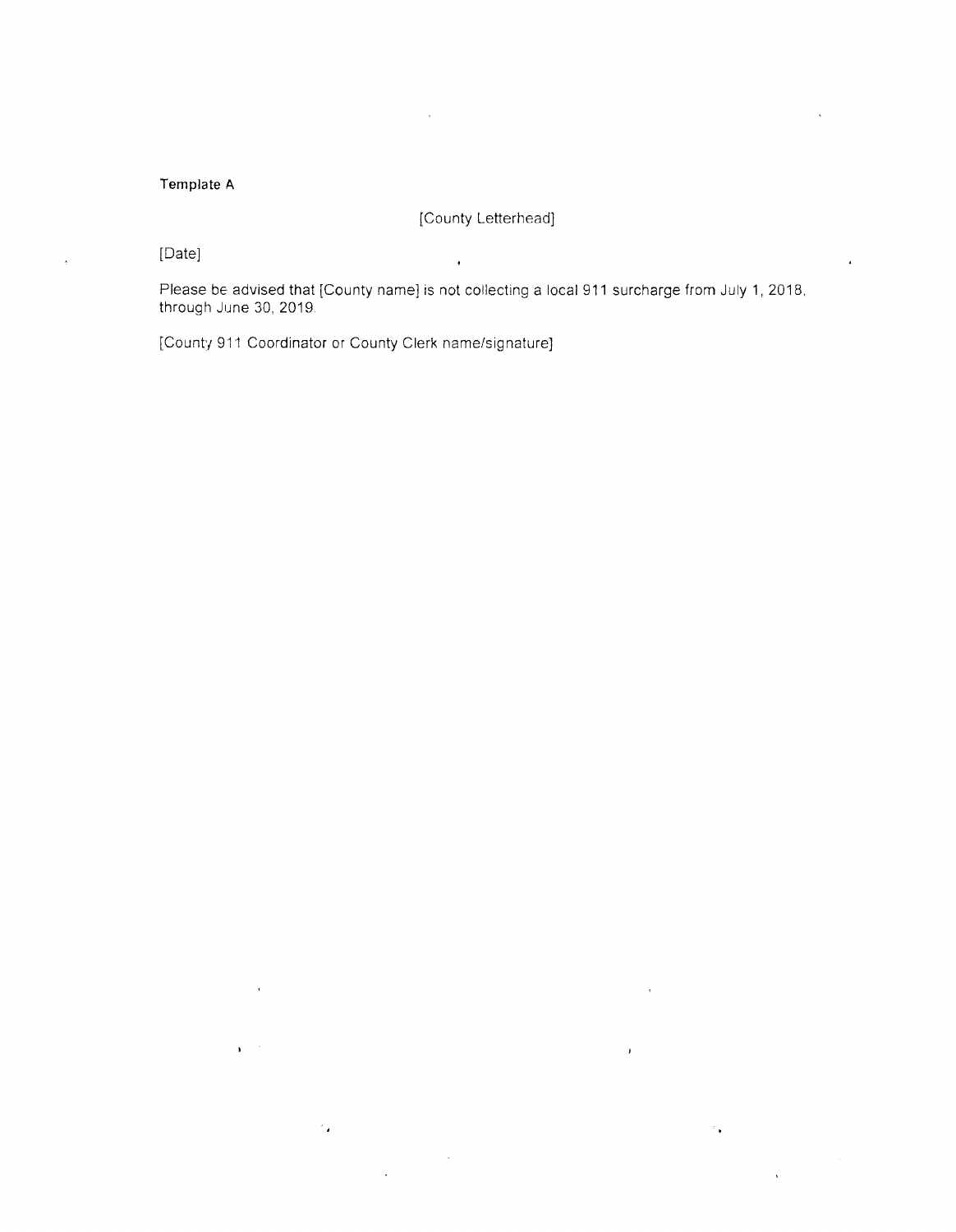#### Template B

[County Letterhead]

[Date]

Please be advised that [County name] will continue collection of its local commission-enacted or the U-15489 911 surcharge of [amount] with no change in the amount from July 1, 2018, through June 30, 2019

 $\ddot{\phantom{1}}$ 

 $\hat{\mathcal{C}}_{\mathbf{F}}$ 

 $\overline{\phantom{a}}$ 

[County 911 Coordinator or County Clerk name/signature]

 $\alpha$ 

 $\ddot{\phantom{1}}$ 

 $\bar{\bar{\star}}$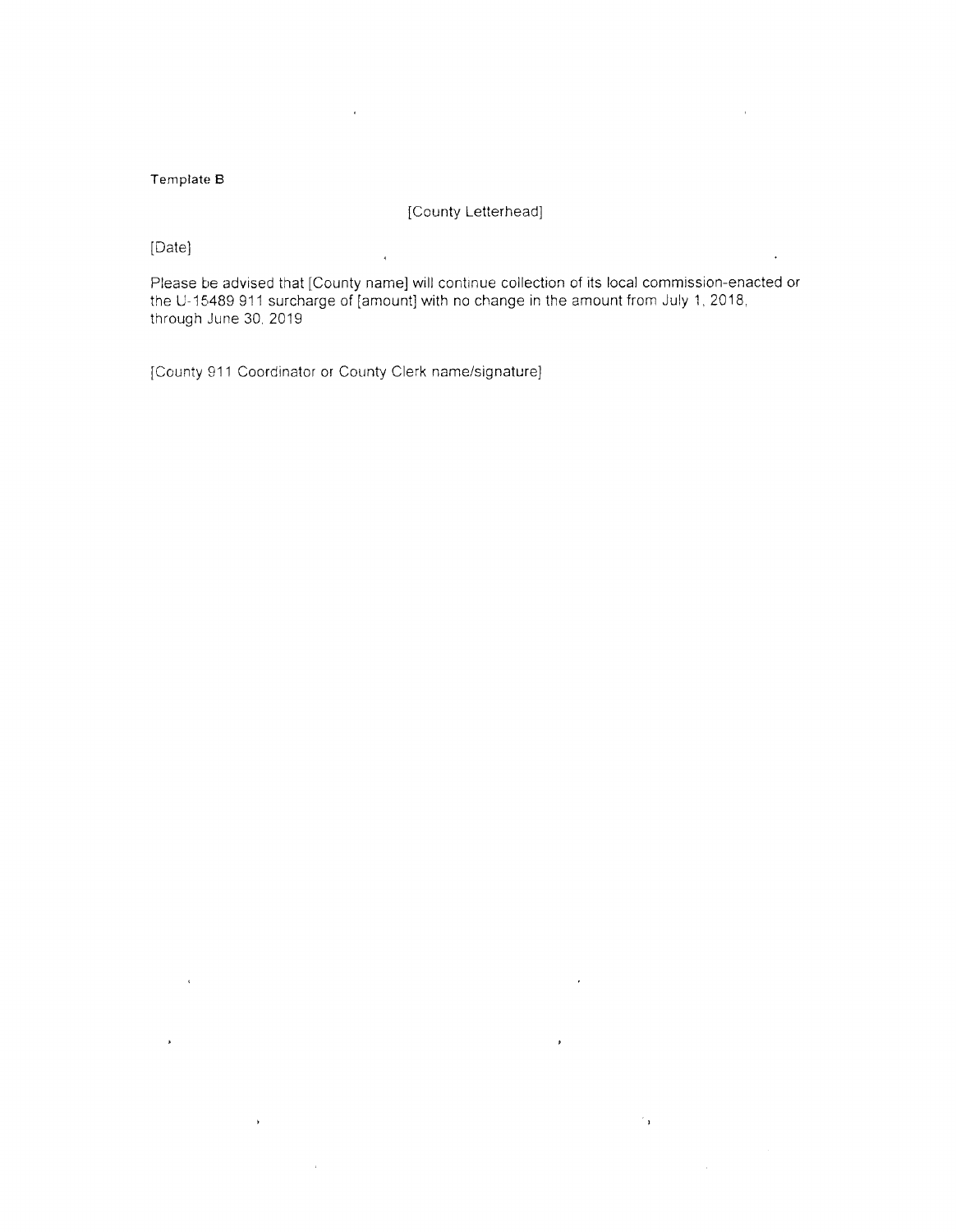#### Template C

## [County Letterhead]

[Date]

Please be advised that [County name] will continue collection of its ballot-supported 911 surcharge of [amount] with no change in the amount from July 1, 2018, through June 30, 2019.

The current ballot proposal is valid (at a minimum) between July 1, 2018, and June 30, 2019.

[County 911 Coordinator or County Clerk name/signature]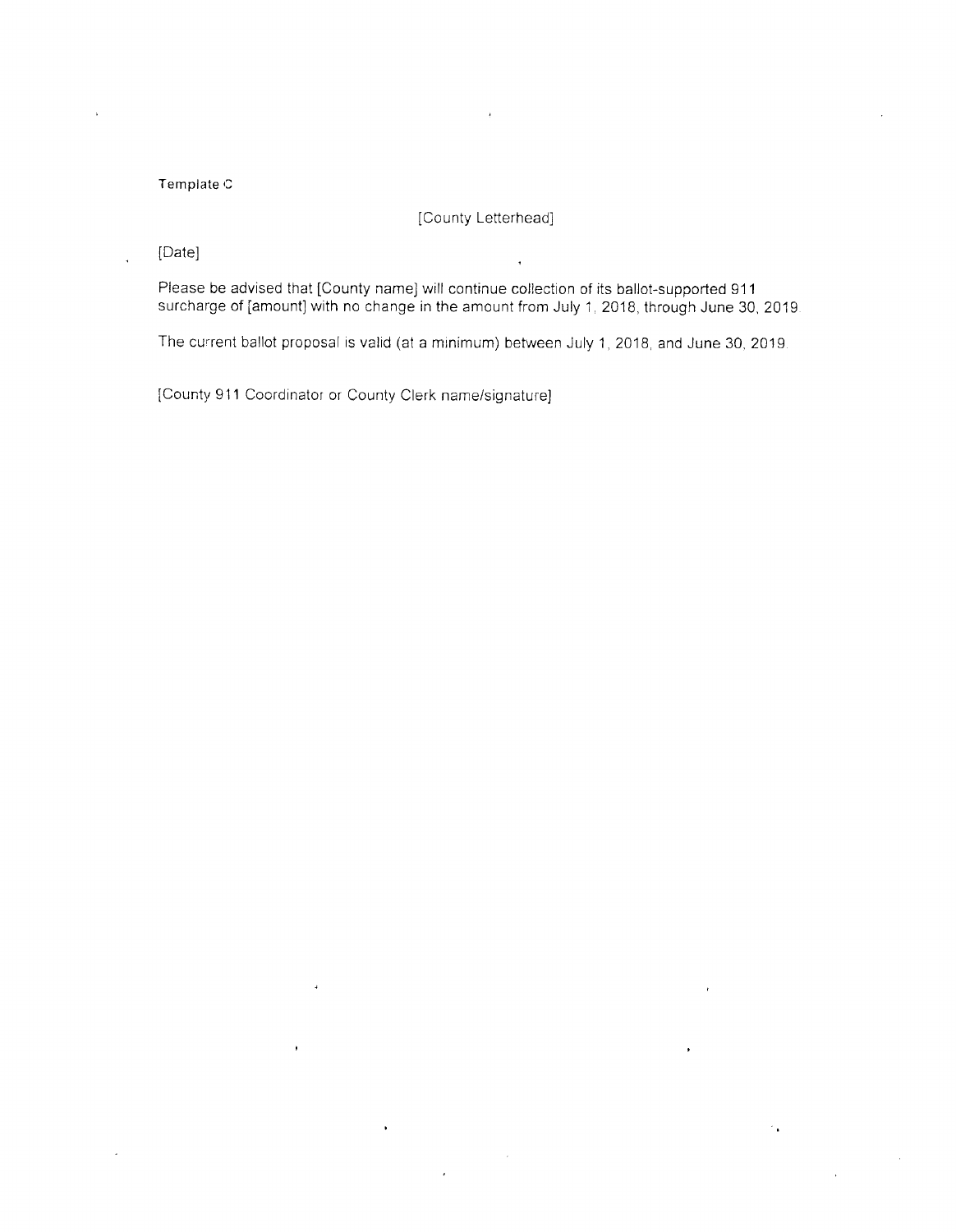#### Template D

[County Letterhead]

#### [Date]

Please be advised it is [County name]'s intention to change the local 911 surcharge by commission resolution to [new amount]. I have included a notarized or certified copy of the County Commissioner's resolution setting the local monthly 911 surcharge. It will be collected from July 1, 2018, through June 30, 2019.

#### **OR**

 $\bar{\mathcal{A}}$ 

Please be advised it is [County name]'s intention to change the local 911 surcharge as allowed by voter approval to [new amount]. I have included a copy of the Clerk's certified ballot determination and a notarized or certified copy of the County Commissioner's resolution setting the local 911 surcharge. The local surcharge ballot is valid from July 1, 2018, through June 30, 2019. This local surcharge will be collected from July 1, 2018, through June 30, 2019.

 $\sim 4^{\circ}$ 

[County 911 Coordinator or County Clerk name/signature]